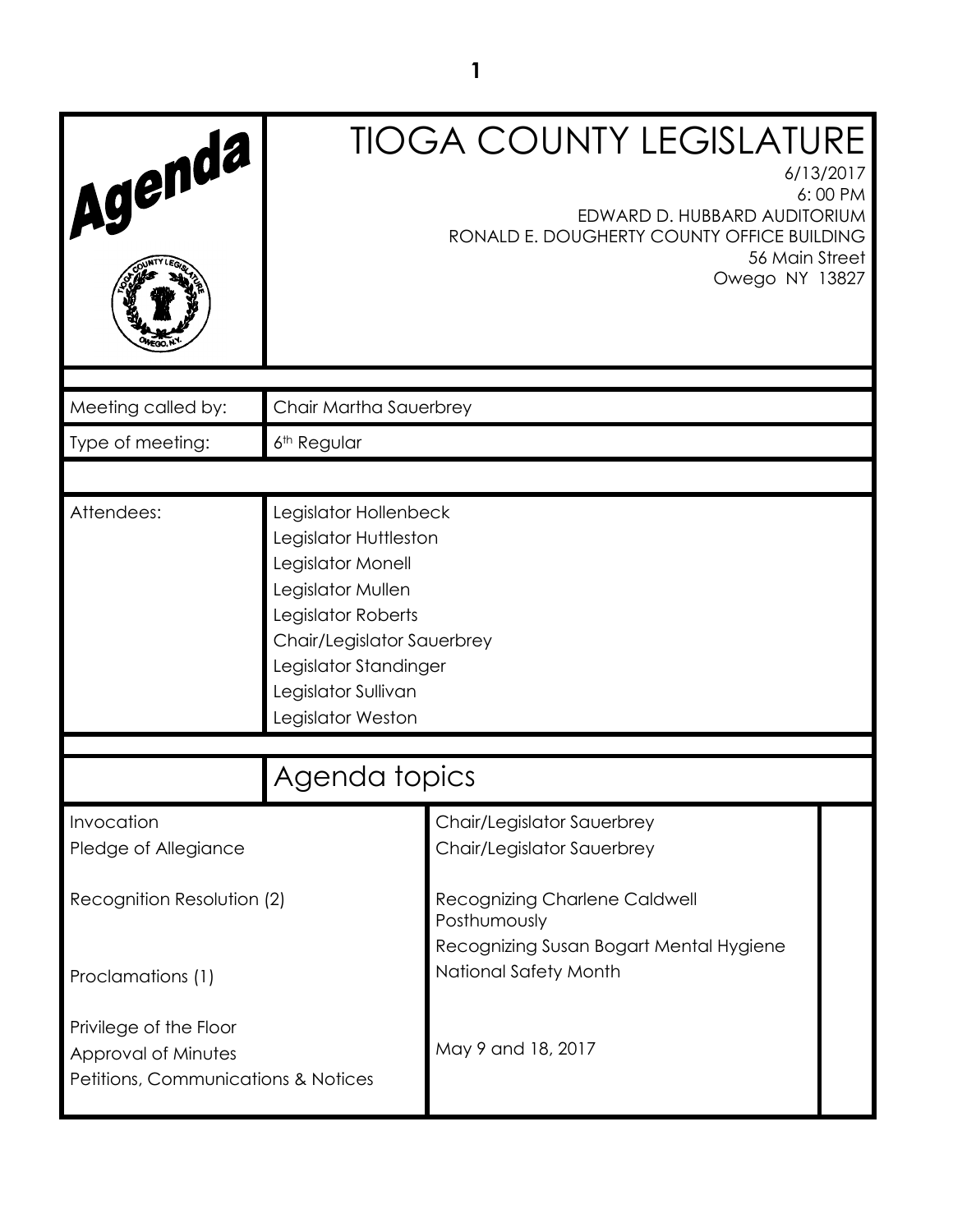Appointments/Reappointments

| Reports Standing/Special Committees |                                                                                                                                                                                             |
|-------------------------------------|---------------------------------------------------------------------------------------------------------------------------------------------------------------------------------------------|
| <b>RESOLUTIONS:</b>                 | 1. Adopt Employee Handbook Replacing Policy Handbook<br>2. Approve Alternatives to Incarceration 2017-2018 Service Plan<br>and Application for Funding                                      |
|                                     | 3. Acceptance of Homeland Security Grant and Appropriation<br>of Funds-Bureau of Fire                                                                                                       |
|                                     | 4. Erroneous Assessment Town of Barton                                                                                                                                                      |
|                                     | 5. Appoint Director Soil & Water Conservation District                                                                                                                                      |
|                                     | 6. Re-Appoint Member to the Tioga County Local Development<br>Corporation (TCLDC)                                                                                                           |
|                                     | 7. Re-Appoint Member to the Tioga County Local Development<br>Corporation (TCLDC)                                                                                                           |
|                                     | 8. Resolution Reappointing Member to Community Services<br><b>Board</b>                                                                                                                     |
|                                     | 9. Transfer of Funds Mental Hygiene                                                                                                                                                         |
|                                     | 10. Appropriation of Funds Mental Hygiene                                                                                                                                                   |
|                                     | 11. Appropriation of Funds Mental Hygiene                                                                                                                                                   |
|                                     | 12. Approve Funding 2017 Youth Bureau Program Funding                                                                                                                                       |
|                                     | 13. Approve Funding 2017 Summer Youth Employment Program<br>Funding                                                                                                                         |
|                                     | 14. Authorize Purchase/Contract of Time & Activity Software to<br>McGuinness & Associates, Appropriate Software Reserve<br>Funds & Transfer to Public Health                                |
|                                     | 15. Schedule Public Hearing for New York State Community<br>Development Block Grant Application                                                                                             |
|                                     | 16. LOCAL LAW TO BE INTRODUCED - LOCAL LAW INTRO NO. B<br>OF 2017-LOCAL LAW AMENDING LOCAL LAW 6 OF 2015<br>WHICH AUTHORIZED RECODIFYING AND REIMPOSING SALES<br>AND COMPENSATING USE TAXES |
|                                     | 17. Schedule Public Hearing Local Law Introductory No. B of<br>2017                                                                                                                         |
|                                     | 18. Abandon N. Ellistown Road, Broad Street Extension, and<br>Waverly Hill Road to Town of Barton                                                                                           |
|                                     | 19. Approve Supplemental Agreement for Diamond Valley Road<br><b>Bridges – Construction Support Services</b>                                                                                |
|                                     | 20. Award Construction Diamond Valley Rd. Bridges BIN: 3335540<br>& Bin: 2219010                                                                                                            |
|                                     | 21. Award Bid for Day Hollow Pavement Rehabilitation                                                                                                                                        |
|                                     | 22. Award Bid for Single Source Procurement; Movement of                                                                                                                                    |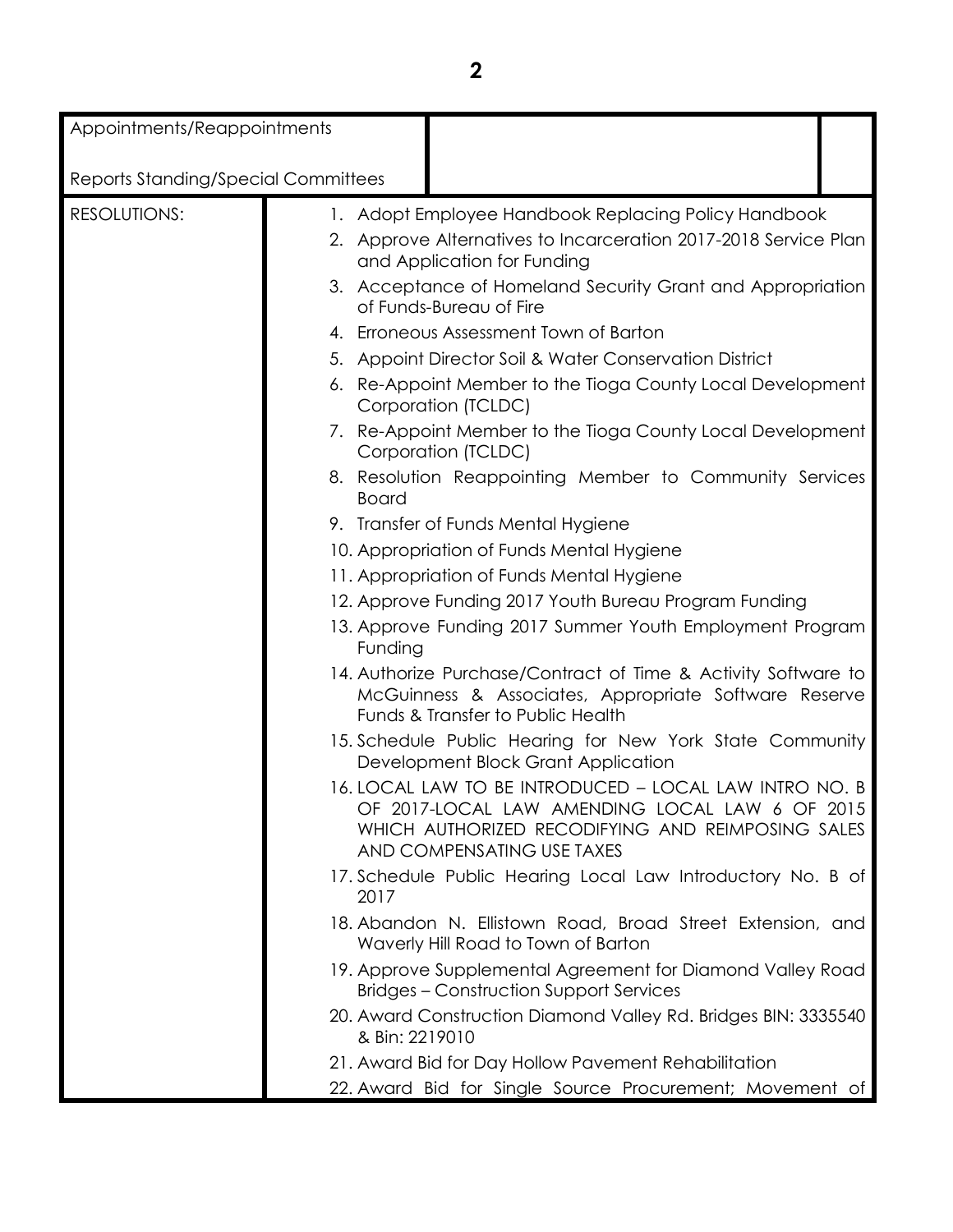| Radio Equipment (Candor-Carmichael-Popple)<br>23. Retitle and Amend Classifications within Dispatcher Series,                                             |
|-----------------------------------------------------------------------------------------------------------------------------------------------------------|
| Authorize Salary Reallocation Sheriff's Office                                                                                                            |
| 24. Abolish One (1) Vacant Full-Time Senior Probation Officer<br>Position; and Create One (1) Full-Time Probation Officer-<br><b>Probation Department</b> |
| 25. Create and Fill Temporary, Full-Time Clerk (Seasonal) Position<br><b>Personnel Office</b>                                                             |
| 26. Create and Fill Permanent, Full-Time Senior Clinical Social<br>Worker Position Mental Hygiene                                                         |
| 27. Create and Fill Permanent, Full-Time Medical Director –<br>Mental Hygiene Position Mental Hygiene                                                     |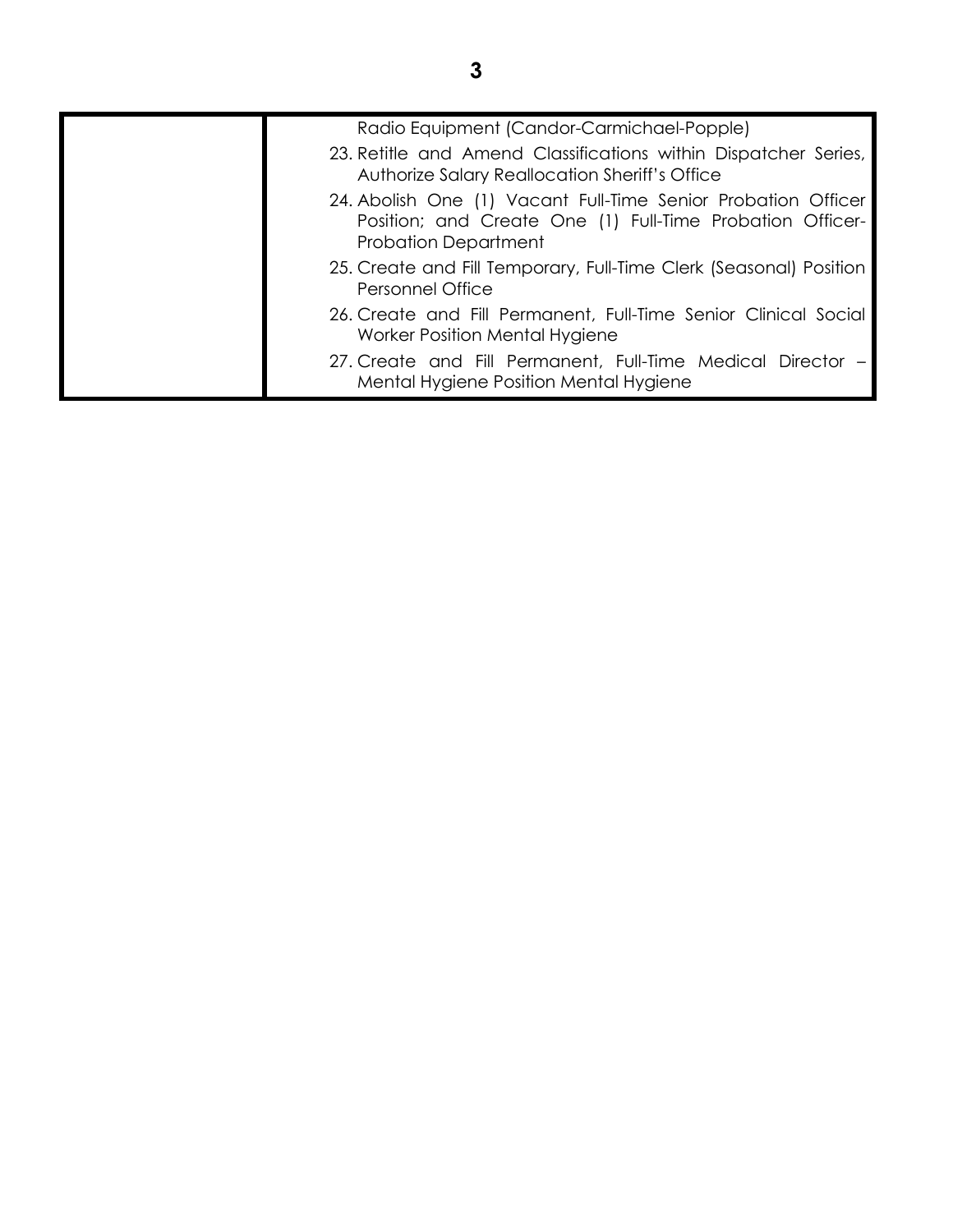REFERRED TO: LEGISLATIVE WORKSESSION

RESOLUTION NO. -17 RECOGNITION RESOLUTION RECOGNIZING CHARLENE CALDWELL **POSTHUMOUSLY** 

WHEREAS: Charlene B. Caldwell passed away in May 2017; and

WHEREAS: The Tioga County Legislature would like to posthumously recognize Ms. Caldwell for her years of dedicated service as a Tioga County Legislator; and

WHEREAS: Charley as she was affectionately known served as Mayor of the Village of Owego from 1994 to December of 1995 and was elected to the position of Tioga County Legislator on January 1, 1996 and served for 6 years until leaving office on December 31, 2001; and

WHEREAS: Charley served as Chair of Personnel, Legislative Support and Elections, and the Public Safety Committee. She also served on the Social Services, County Clerk & Records Management, Economic Development & Planning/Tourism/Legal/Information Systems/Job Training, Safety/Right to Know, and Public Safety and Probation Committees; and

WHEREAS: One of Charley's most significant projects was her leadership role on the Project Advisory Committee for the Court Street bridge located in Owego, New York. The former bridge had been deemed unsafe and New York State DOT required the demolition and reconstruction of a new bridge. Charley along with other members of the Project Advisory Committee worked with DOT to ensure the new bridge would reflect the local history and tradition of the community while keeping with the natural surroundings of our historic community. There were many challenges during the process, however because of her dedication and tenacity, the project moved forward. Our beautiful Court Street bridge stands today as a reminder of strong leadership and community will; and

WHEREAS: Charley is survived by her three children, daughter Ann Milaski and two sons, Clay Caldwell and John Caldwell; therefore be it

RESOLVED: That the Tioga County Legislature, on its own behalf, as well as on behalf of the citizens of Tioga County, express sincere gratitude and recognize Charlene B. Caldwell posthumously for her years of dedicated service to Tioga County as a Tioga County Legislator; and be it further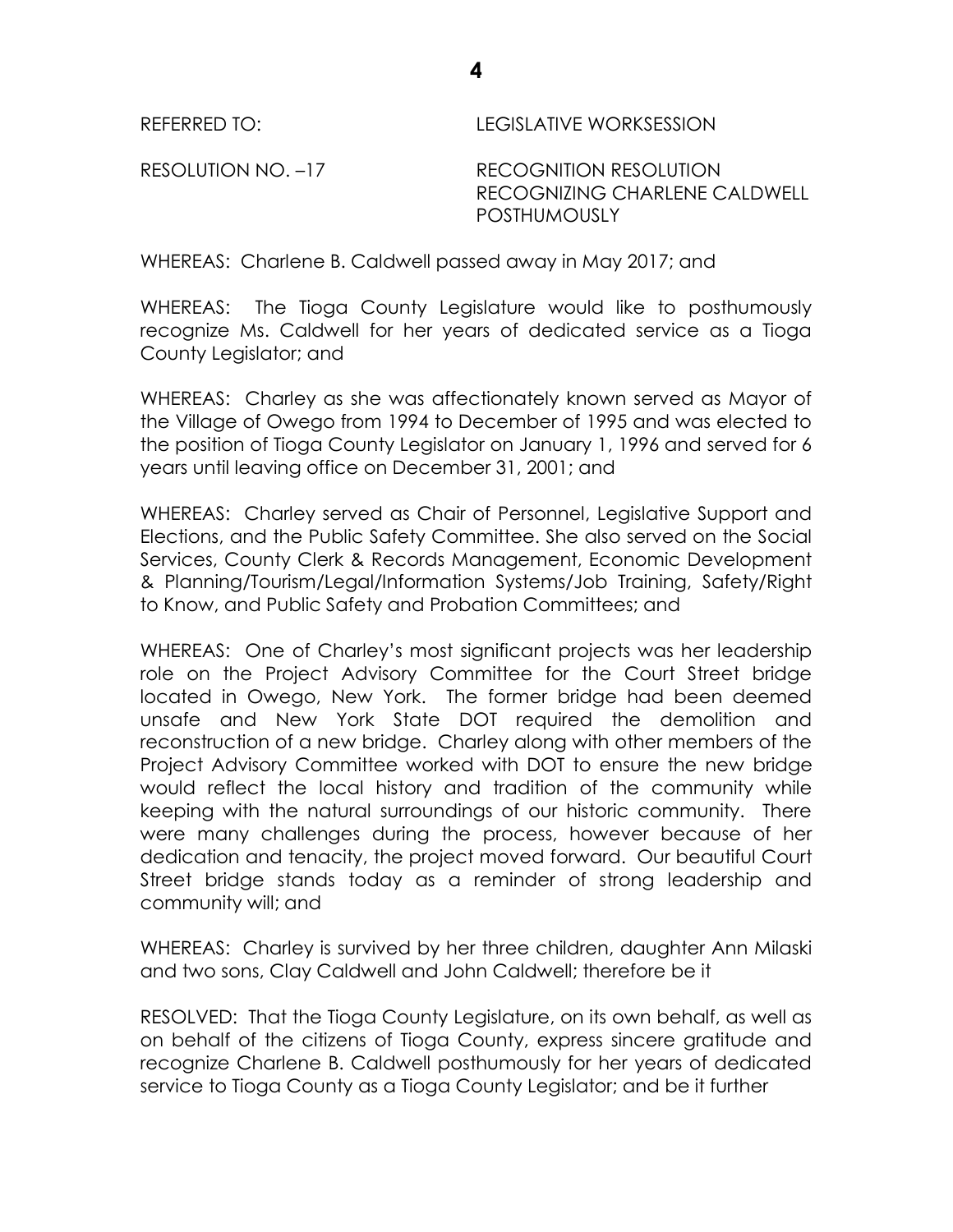RESOLVED: That this resolution be spread upon the minutes of this meeting and a certified copy be presented to the family of Charlene B. Caldwell.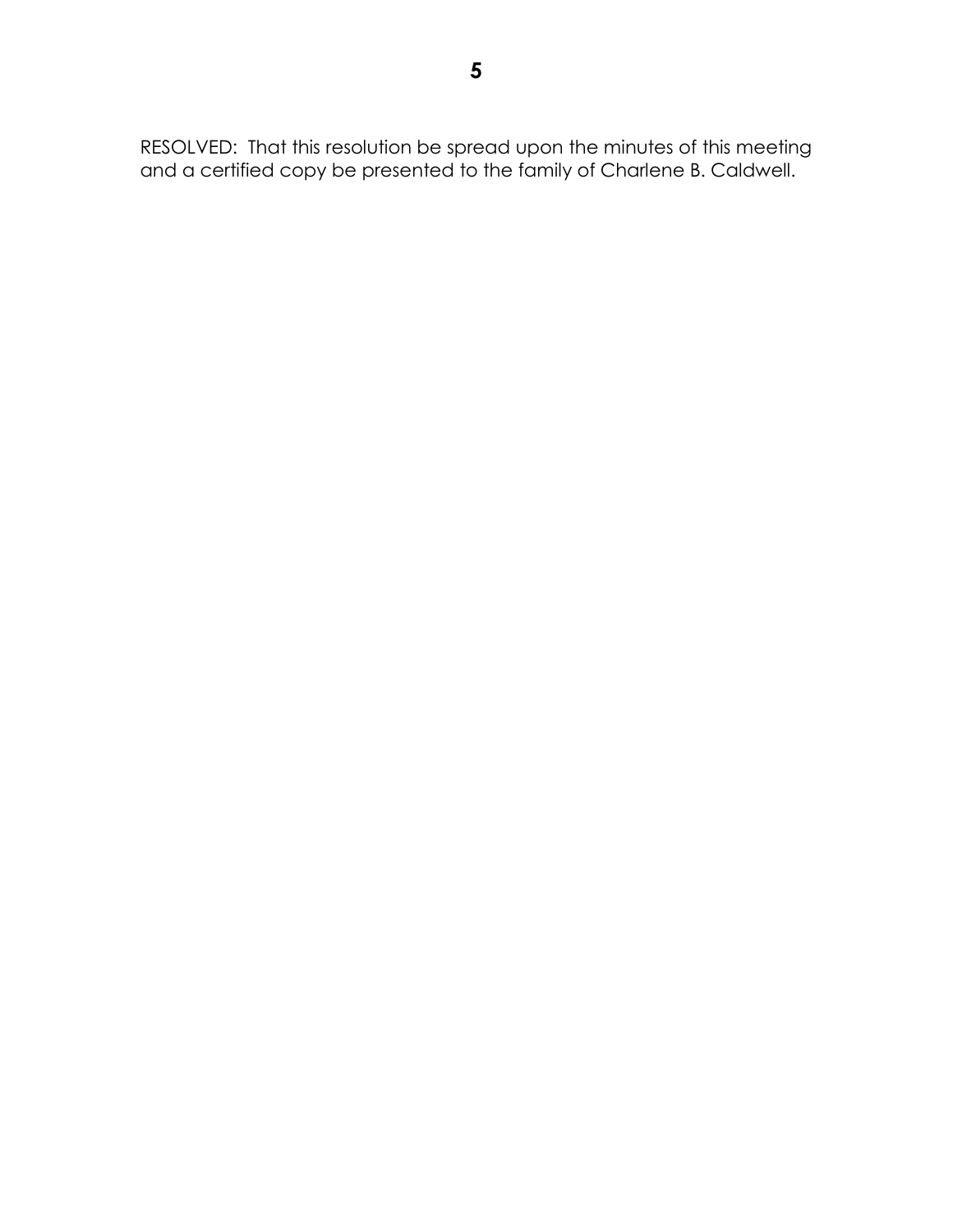RESOLUTION NO. –17 RECOGNITION OF SUSAN E. BOGART'S 20 YEARS OF DEDICATED SERVICE TO THE TIOGA COUNTY DEPARTMENT OF MENTAL HYGIENE

WHEREAS: Susan E. Bogart was appointed to the position of Records Management Clerk on May 5, 1997 with Tioga County Department of Mental Hygiene; the position she still holds; and

WHEREAS: Susan E. Bogart has been extremely dedicated, loyal and professional in the performance of her duties and responsibilities during the past 20 years to the Mental Hygiene Department. She has earned the respect of her director, colleagues and peers throughout Tioga County; and

WHEREAS: Mrs. Bogart will retire on June 30, 2017; therefore be it

RESOLVED: That the Tioga County Legislature, on its own behalf, as well as on behalf of the citizens of Tioga County, express sincere gratitude to Susan E. Bogart for her 20 years of dedicated and loyal service to the residents of Tioga County; and be it further

RESOLVED: That this resolution be spread upon the minutes of this meeting and a certified copy be presented to this outstanding employee, Susan E. Bogart.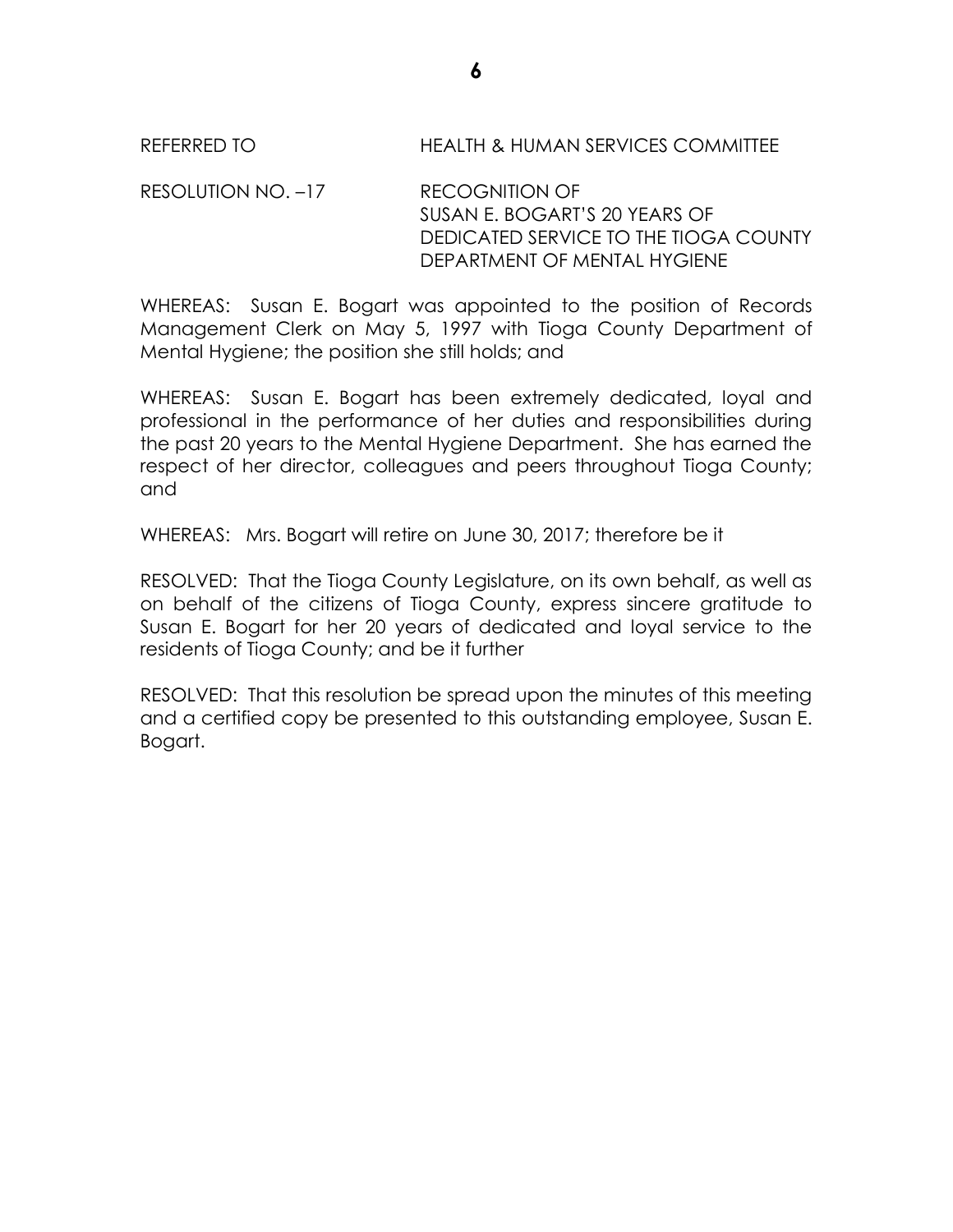### **COUNTY OF TIOGA EXECUTIVE PROCLAMATION**

WHEREAS: June is nationally recognized as Safety Month; and

WHEREAS: 44% of deaths in Tioga County are related to unintentional injuries and is the leading cause of deaths nation-wide; and

WHEREAS: Deaths related to distracted and impaired driving, workplace hazards, poisonings, falls and choking are completely preventable; and

WHEREAS: Safety at home consists of securing chemicals including prescription medications, preventing falls, caution around water, working fire alarms and reducing choking hazards; and

WHEREAS: Employers that support safe work environments see improved morale, increased productivity, lower costs and fewer injuries; and

WHEREAS: Steps to decrease distracted and impaired driving increases the safety of roads for all drivers, pedestrians and cyclists; therefore

THE TIOGA COUNTY LEGISLATURE, County of Tioga, does hereby proclaim the month of June 2017 as:

# **NATIONAL SAFETY MONTH**

and urges all the citizens of our County to add safety into their daily work and home lives.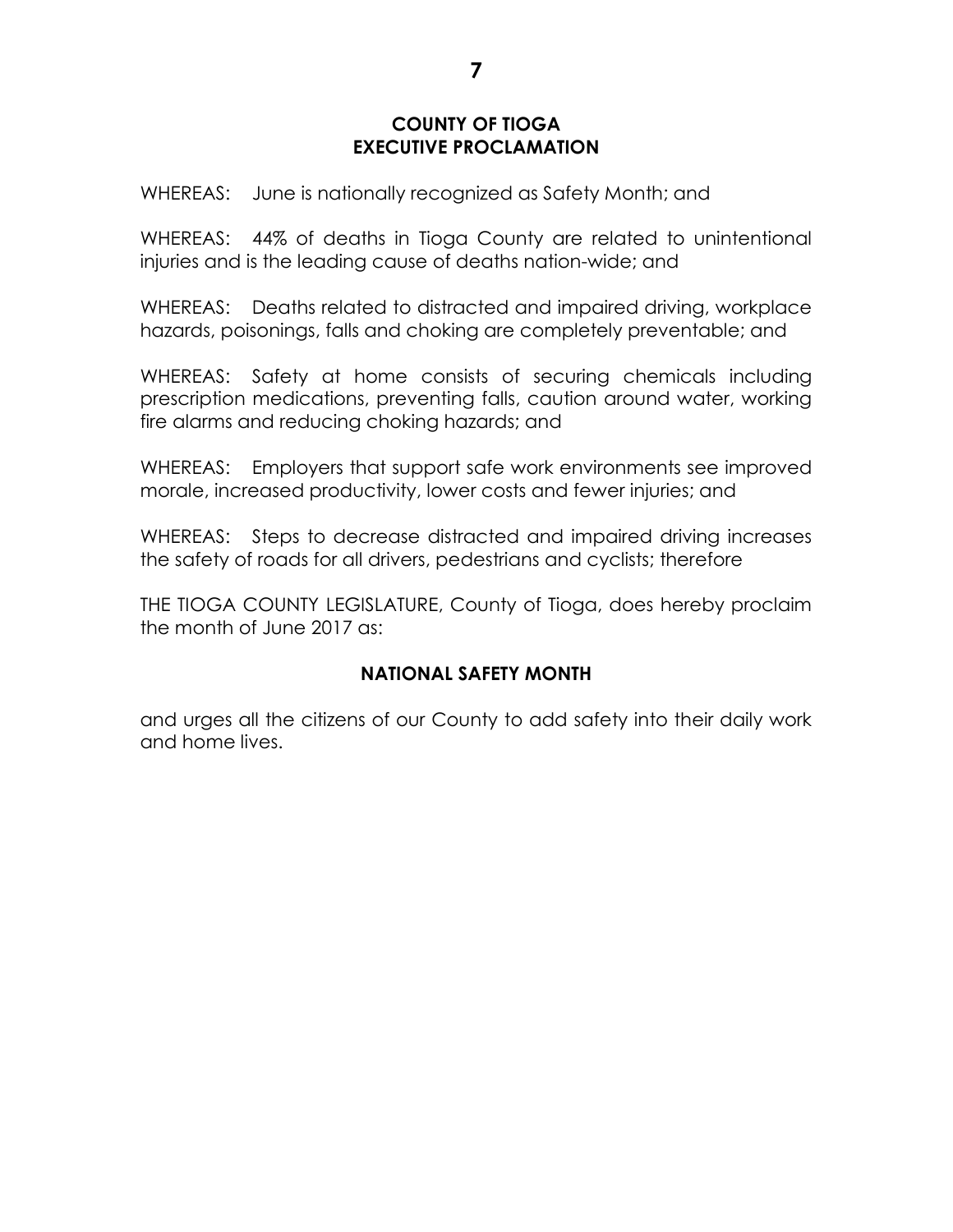#### REFERRED TO: LEGISLATIVE WORKSESSION

RESOLUTION NO. –17 ADOPT EMPLOYEE HANDBOOK REPLACING POLICY HANDBOOK

WHEREAS: A Tioga County Policy Handbook was adopted by the Tioga County Legislature on December 12, 1988; and

WHEREAS: Over the years policies have been added and are fragmented throughout the policy handbook so searching mechanisms are limited; and

WHEREAS: Policies adopted included forms that were made a part of the Policy Handbook; and

WHEREAS: Policy 33 History Books "Seasons of Change" is no longer needed; and

WHEREAS: It is the intent of the Legislature to have an Employee Handbook that is easy to discern, user friendly, and searching capabilities located to specific content, and all forms removed and kept in a separate folder on the County's Intranet; therefore be it

RESOLVED: That the current Policy Handbook shall be replaced by a new Employee Handbook, with the removal of History Books "Seasons of Change" Policy, which will be located out on Tioga County's Intranet and available to all employees of Tioga County along with any and all forms pertaining to any sections of the Employee Handbook.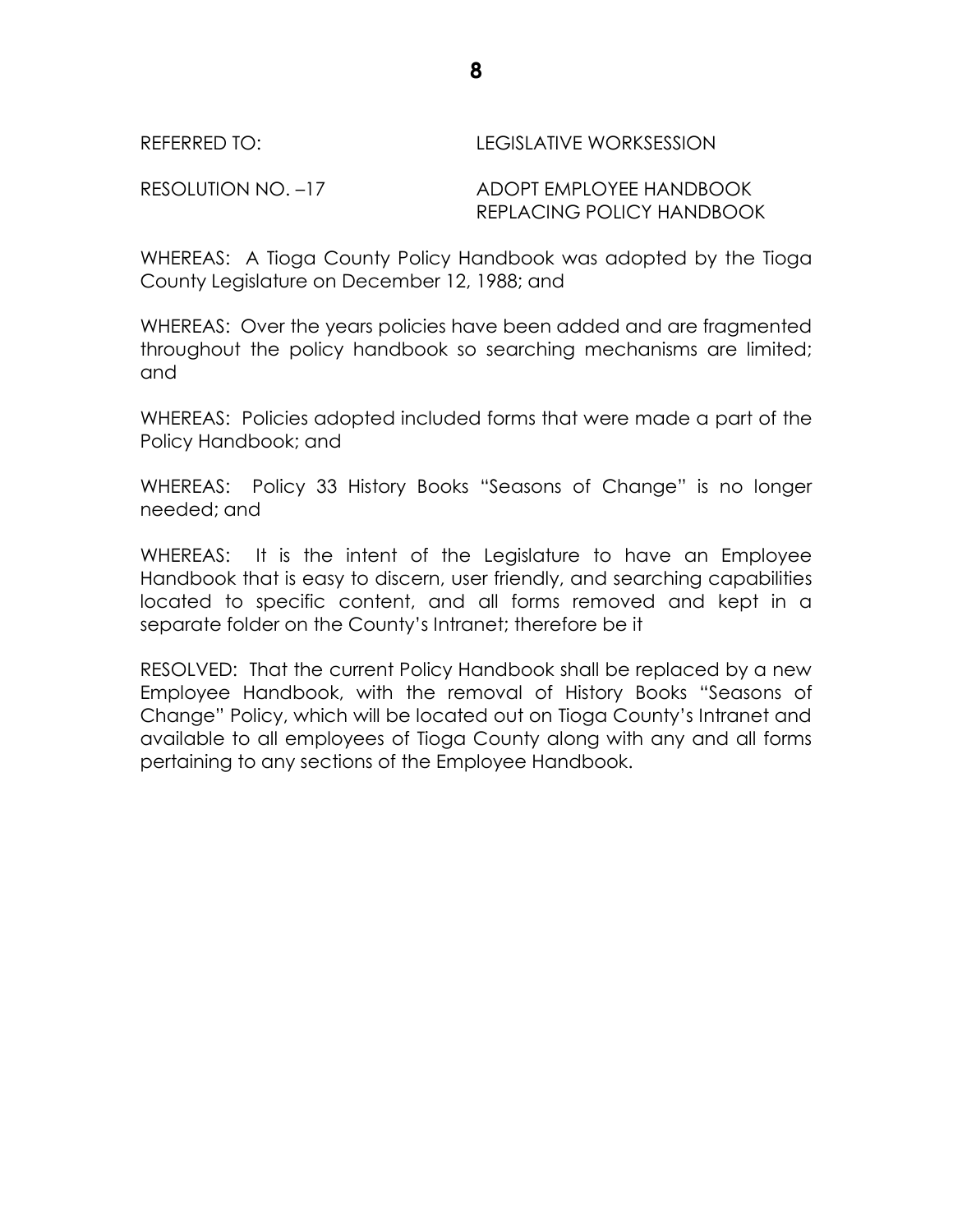REFERRED TO: The PUBLIC SAFETY COMMITTEE RESOLUTION NO. -17 APPROVE ALTERNATIVES TO INCARCERATION 2017-2018 SERVICE PLAN AND APPLICATION FOR FUNDING

WHEREAS: The Alternatives to Incarceration Service Plan for 2017-2018 was presented to members of the Alternatives to Incarceration Board via email distribution on May 10, 2017 and approved; and

WHEREAS: The Alternatives to Incarceration Programs in Tioga County for PreTrial Release and Community Service have a long standing tradition of being an effective tool to reduce the amount of inmates in the Tioga County Jail; therefore, as the ATI Board approves the proposed plan, the Tioga County Legislature will also support it; therefore be it

RESOLVED: That the Tioga County Legislature approves the Alternatives to Incarceration Service Plan for the time period of 7/1/2017 to 6/30/2018 and submit same to the NYS Division of Criminal Justice Services and Office of Probation and Correctional Alternatives to continue state-grant funding for Pre-Trial Release, Community Service, and Specialized Alcohol/Drug Treatment.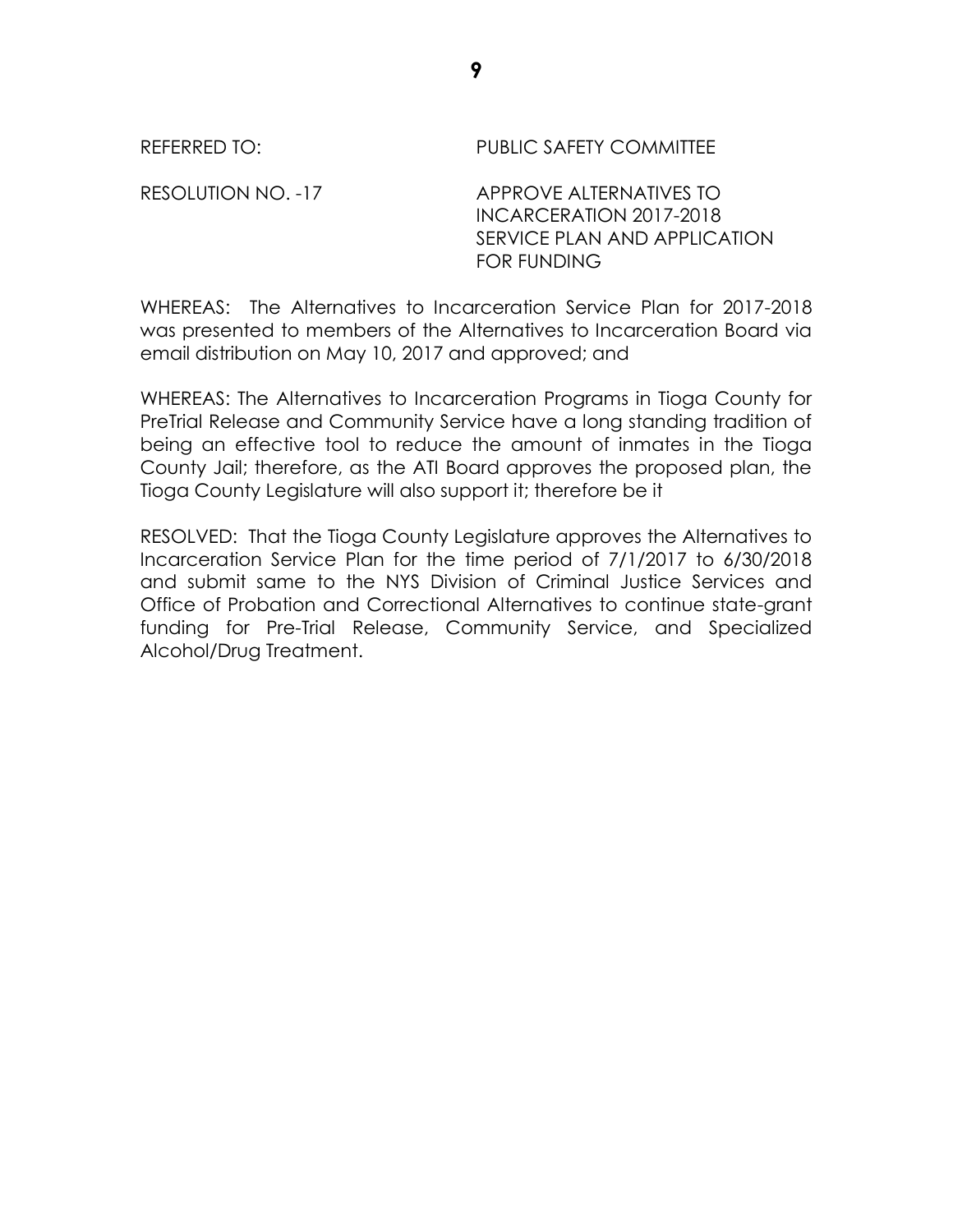REFERRED TO: PUBLIC SAFETY COMMITTEE FINANCE COMMITTEE

RESOLUTION NO. -17 ACCEPTANCE OF HOMELAND SECURITY GRANT AND APPROPRIATION OF FUNDS - BUREAU OF FIRE

WHEREAS: The Office of Homeland Security announced in 2016 a Statewide Interoperable Communications Formula-Based Grant to the Tioga County Office Bureau of Fire. The grant was to be used as continuation of 2012 Interoperability Grant, to purchase subscriber equipment and maintenance of tower sites, and

WHEREAS: The Tioga County Bureau of Fire/EMS Office was authorized to apply for said grant by Resolution #224-16 (11/15/16); and

WHEREAS: The Tioga County Bureau of Fire/EMS Office has been awarded continuation of said grant in the amount of \$442,981 and said funds need to be appropriated; therefore be it

RESOLVED: That the grant funds be appropriated as follows:

From: A3415 433063 IO2016- State Aid Interoperable Communication Grant \$442,981.00

| To: A3415 520230 IO2016 Radio & Equipment | \$330,000.00 |
|-------------------------------------------|--------------|
| A3415 540140 IO2016 Contracted Services   | \$112,981.00 |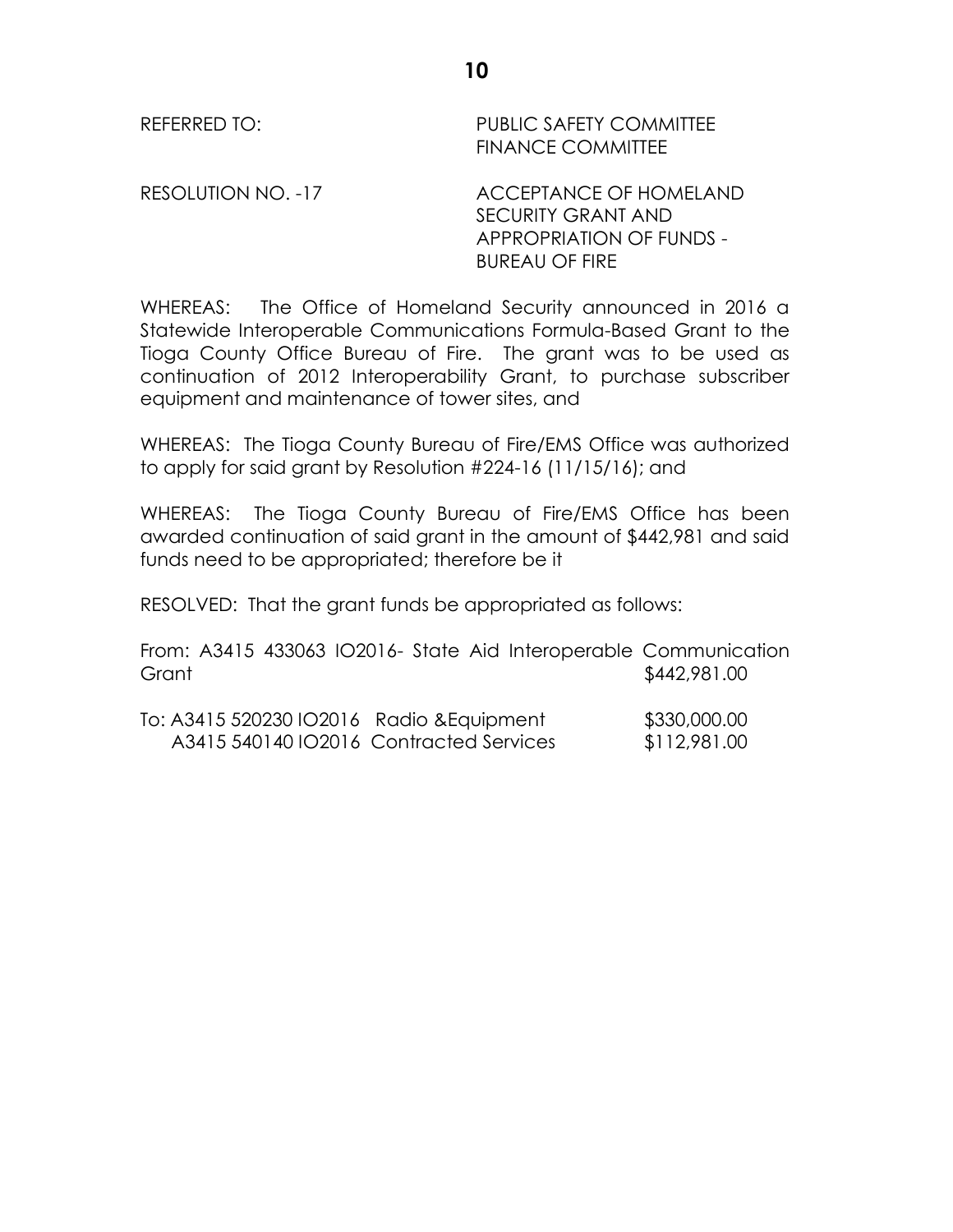| REFERRED TO:       | <b>FINANCE COMMITTEE</b>               |
|--------------------|----------------------------------------|
| RESOLUTION NO. -17 | ERRONEOUS ASSESSMENT<br>TOWN OF BARTON |

WHEREAS: An application for Corrected Tax Roll for the year 2017 indicates that parcel #659 in the Town of Barton assessed to Chaffee, Bradley J on the 2017 tax roll of the Town of Barton is erroneous in that due to a SCAR decision, the total assessment was reduced to \$58,000 for the 2016 tax roll and the 2017 tax roll was not updated accordingly; be it therefore

RESOLVED: That a new bill be issued to Chaffee, Bradley J by the Town of Barton Tax Collector as follows:

|                    | Original Bill # | Corrected Bill # |
|--------------------|-----------------|------------------|
| County             | 644.22          | 441.31           |
| Recycle            | 29.76           | 20.39            |
| Town Wide          | 137.30          | 94.05            |
| <b>Barton Fire</b> | 76.10           | 54.42            |
|                    | \$887.38        | \$610.17         |

And be it further

RESOLVED: That the erroneous town tax of \$43.25 be charged back to the Town of Barton; and be it further

RESOLVED: That the erroneous solid waste tax of \$9.37 be charged back to the Solid Waste Fund; and be it further

RESOLVED: That the erroneous county tax of \$202.91 be charged to the proper account in the records of the County Treasurer; and be it further

RESOLVED: That the erroneous fire tax of \$21.68 be charged back to the Barton Fire.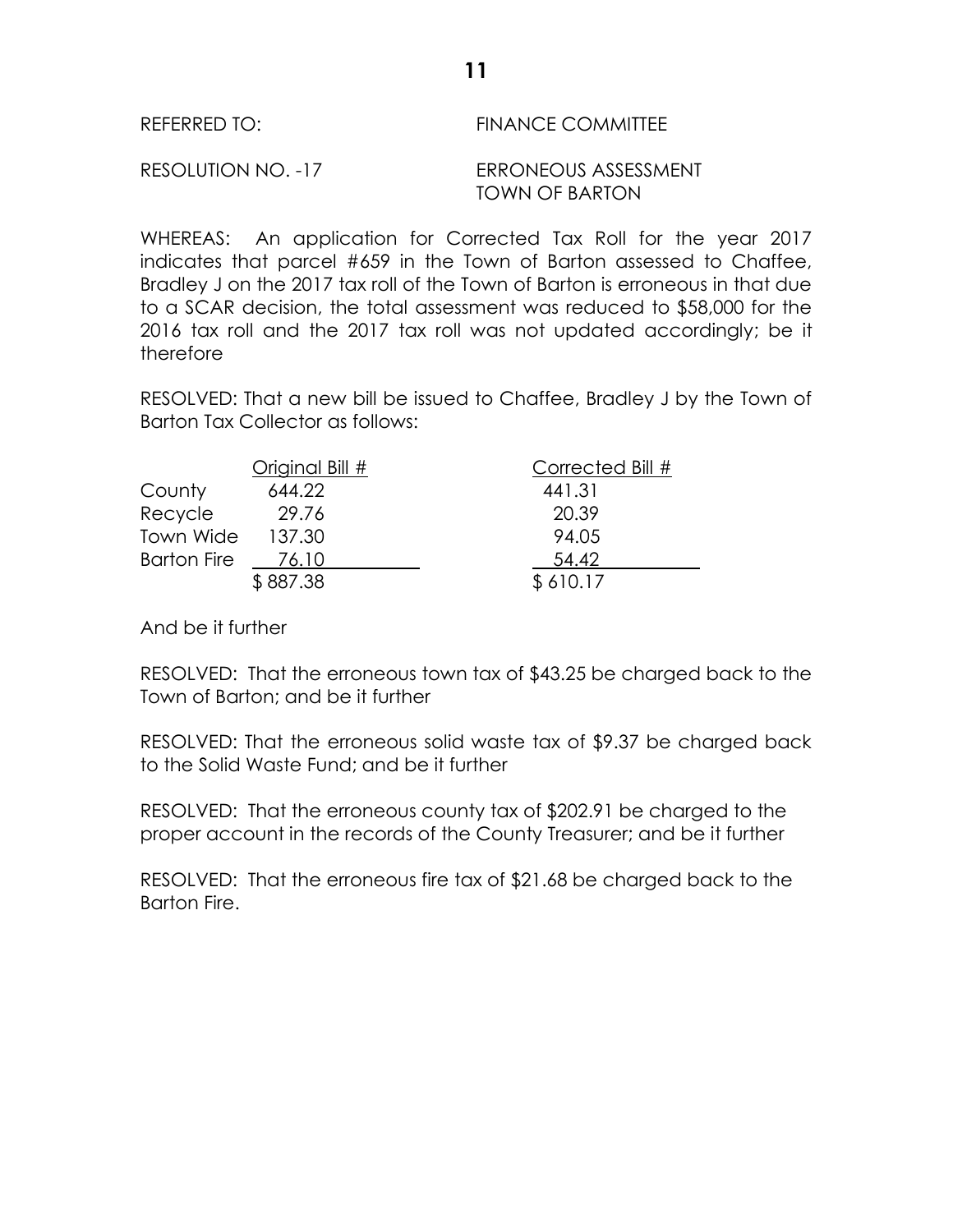RESOLUTION NO. -17 APPOINT DIRECTOR SOIL & WATER CONSERVATION **DISTRICT** 

WHEREAS: Mark Kwiatkowski, Pomona Grange Representative to the Tioga County Soil and Water Conservation District has agreed to serve another term; and

WHEREAS: The Pomona Grange has recommended Mark Kwiatkowski, farm operator in Owego to fill said new term; therefore be it

RESOLVED: That Mark Kwiatkowski is hereby appointed the Pomona Grange Representative to the Tioga County Soil and Water Conservation District retroactive to January 1, 2017 and ending March 31, 2020.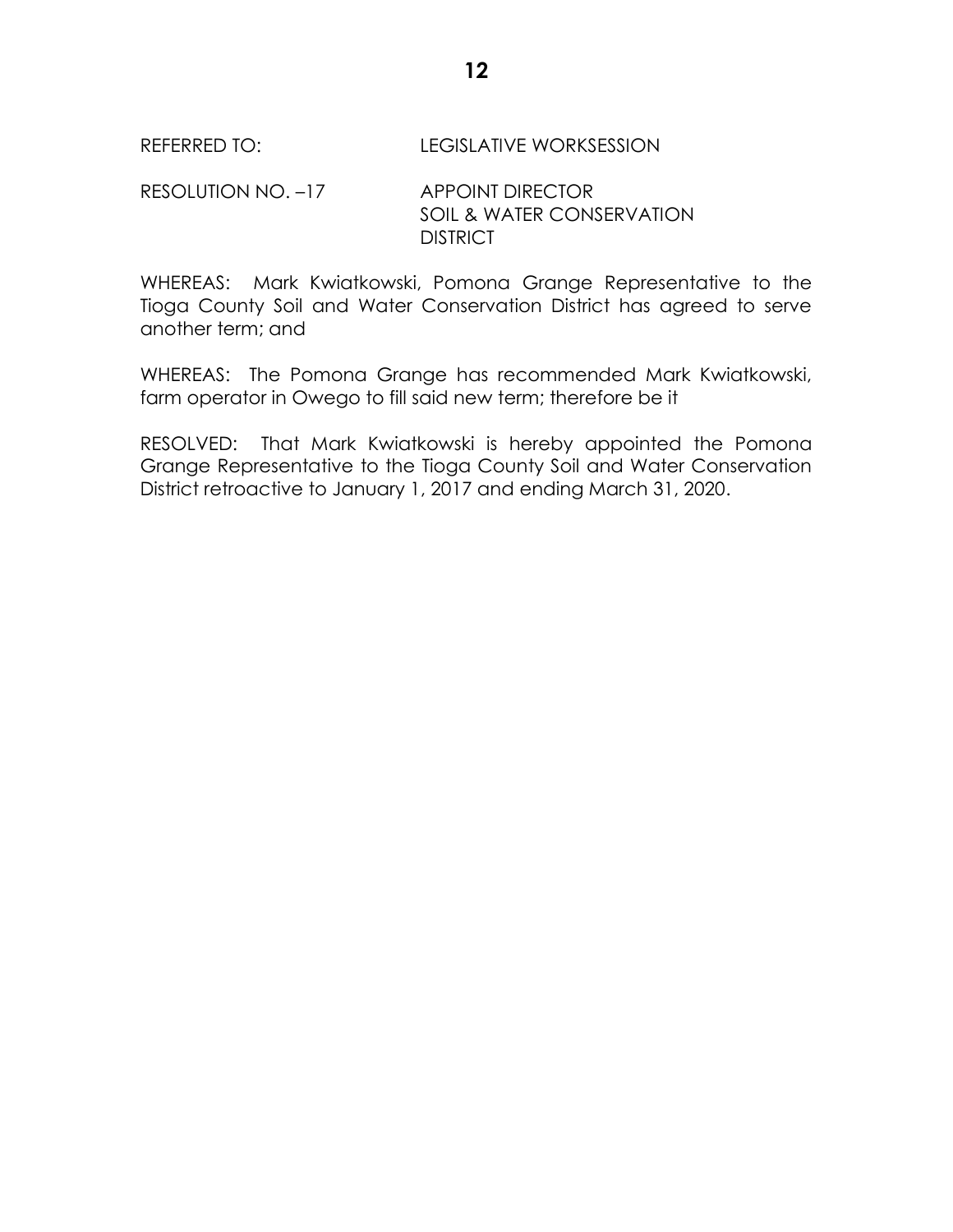REFERRED TO: ED&P COMMITTEE

RESOLUTION NO. -17 RE-APPOINT MEMBER TO THE TIOGA COUNTY LOCAL DEVELOPMENT CORPORATION (TCLDC)

WHEREAS: The term of Tioga County Local Development Corporation member, Christopher Curry, expired on March 31, 2017; and

WHEREAS: Christopher Curry has expressed a desire for re-appointment to serve another term; therefore be it

RESOLVED: That the Tioga County Legislature hereby re-appoint Christopher Curry for another three-year term of 4/1/17 – 3/31/20.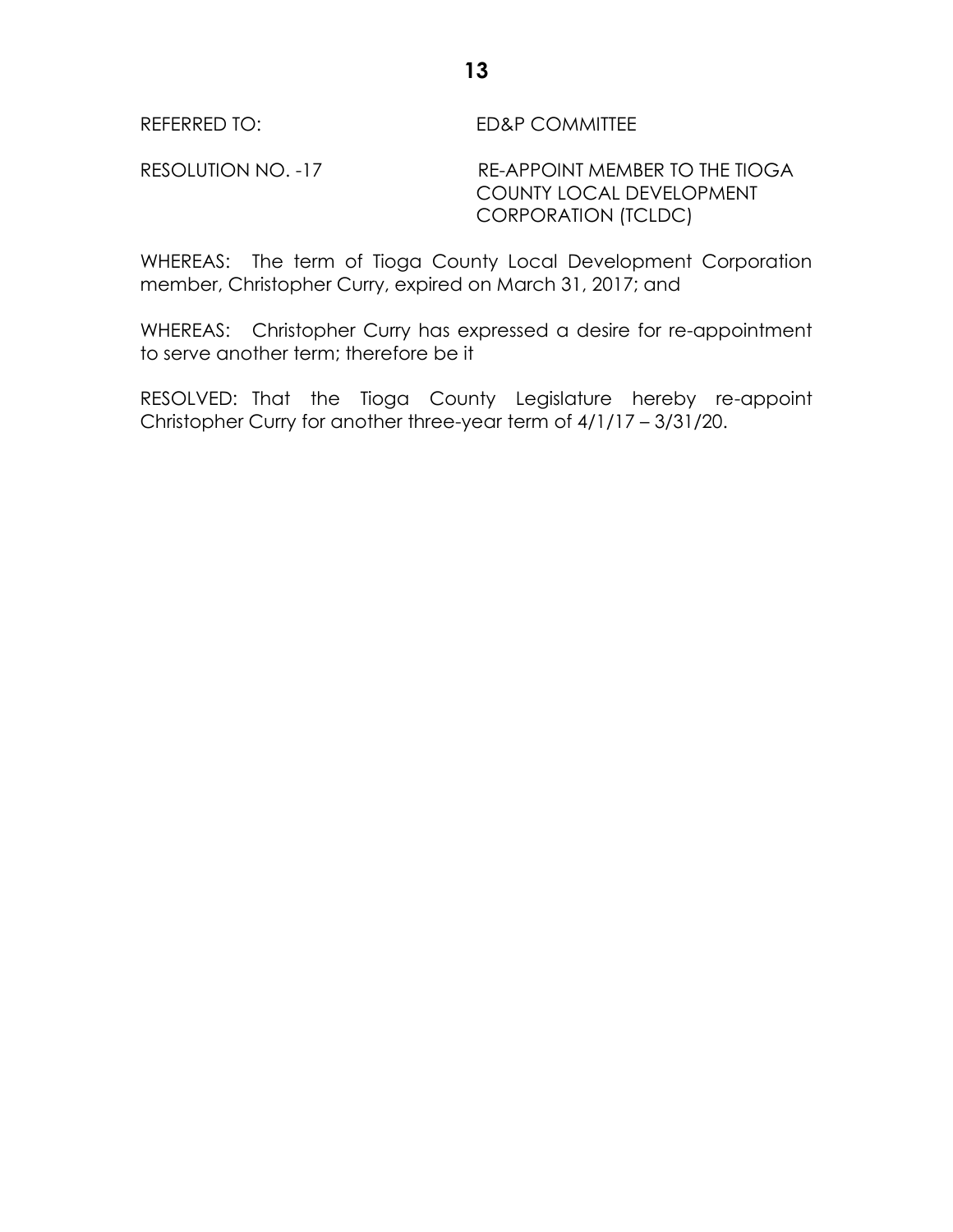REFERRED TO: ED&P COMMITTEE

RESOLUTION NO. -17 RE-APPOINT MEMBER TO THE TIOGA COUNTY LOCAL DEVELOPMENT CORPORATION (TCLDC)

WHEREAS: The term of Tioga County Local Development Corporation member, Lisa Engelbert, expired on March 31, 2017; and

WHEREAS: Lisa Engelbert has expressed a desire for re-appointment to serve another term; therefore be it

RESOLVED: That the Tioga County Legislature hereby re-appoint Lisa Engelbert for another three-year term of 4/1/17 – 3/31/20.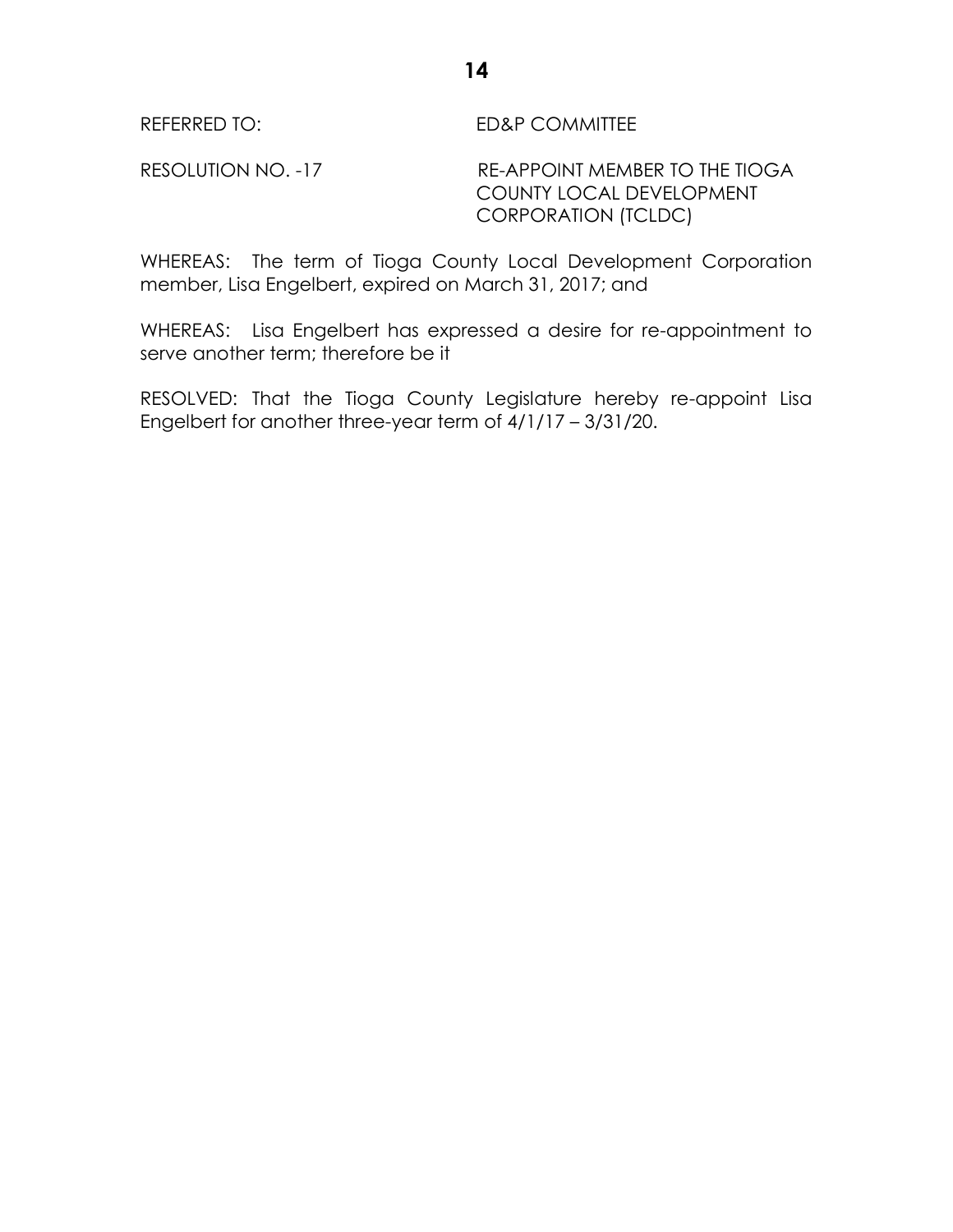## RESOLUTION NO. -17 RESOLUTION REAPPOINTING MEMBER TO COMMUNITY SERVICES BOARD

WHEREAS: Dr. Keith Nichols' appointment to the Community Services Board expired on March 31, 2017; and

WHEREAS: The Community Services Board has recommended Dr. Keith Nichols reappointment; and

WHEREAS: Section Article 41.11 (d) of the Mental Hygiene Law allows counties to determine the length of term of Community Services Board members; therefore be it

RESOLVED: That Dr. Keith Nichols be reappointed to the Community Services Board, for term starting April 1, 2017 and ending March 31, 2021.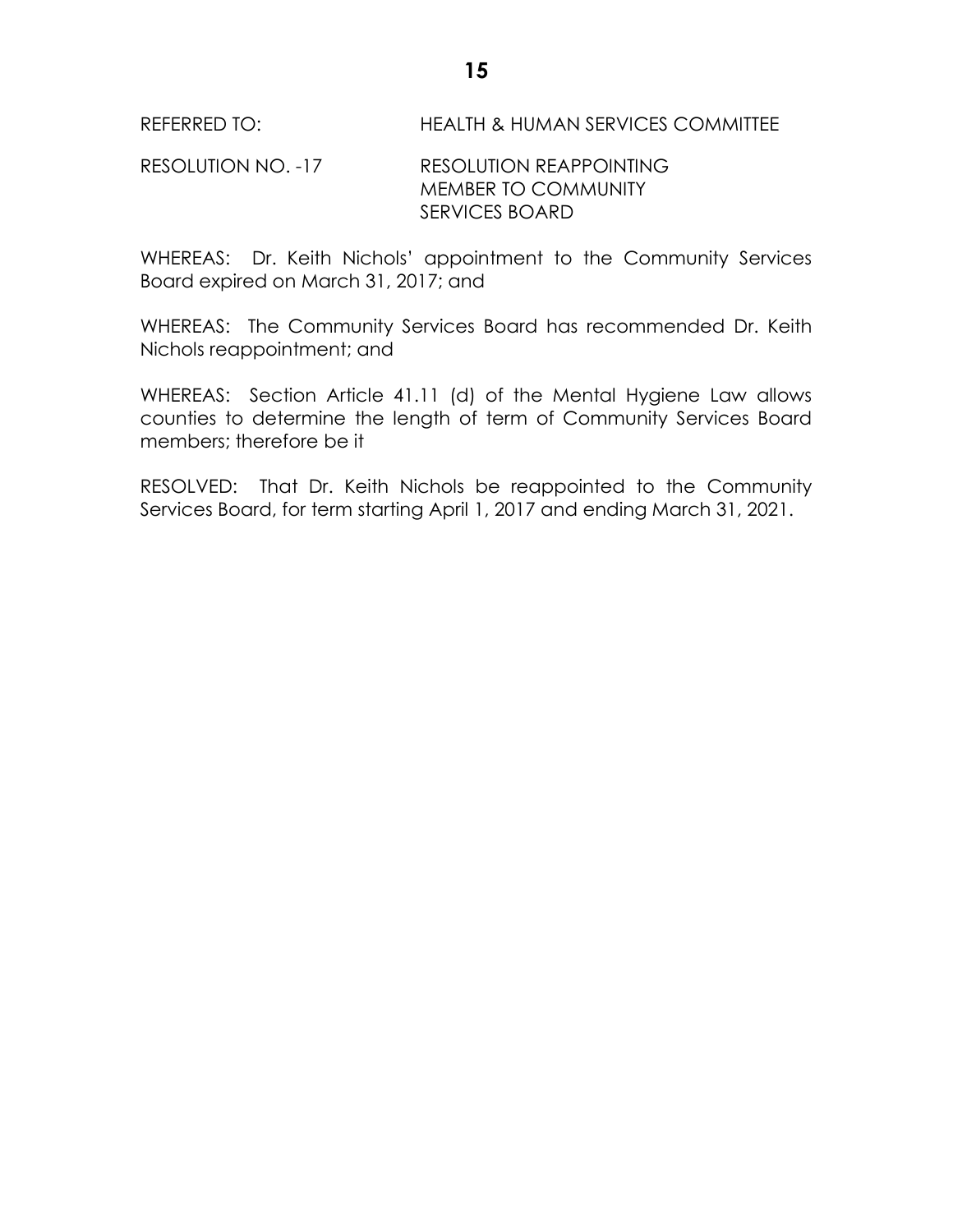## REFERRED TO: HEALTH & HUMAN SERVICES COMMITTEE FINANCE COMMITTEE

RESOLUTION NO. -17 TRANSFER OF FUNDS MENTAL HYGIENE

WHEREAS: Tioga County Mental Hygiene (TCMH) is required to pay a portion of the costs for the inpatient treatment of Tioga County residents that have been assigned Criminal Psychiatric services by the NYS Court system; and

WHEREAS: TCMH has received notice that Tioga County residents were assigned these services, along with the required payment amount; and

WHEREAS: TCMH has determined the amount of additional funding needed for these already incurred mandated expenses within its own budget, yet this will require a budget modification and transfer of funds; and

WHEREAS: Transfer of funds requires Legislative approval; therefore be it

RESOLVED: That funds be transferred as follows:

From: A4310 540140 Mental Hygiene-Contracting Services \$8,611.05 To: A4390 540590 Criminal Psychiatric: Services Rendered \$8,611.05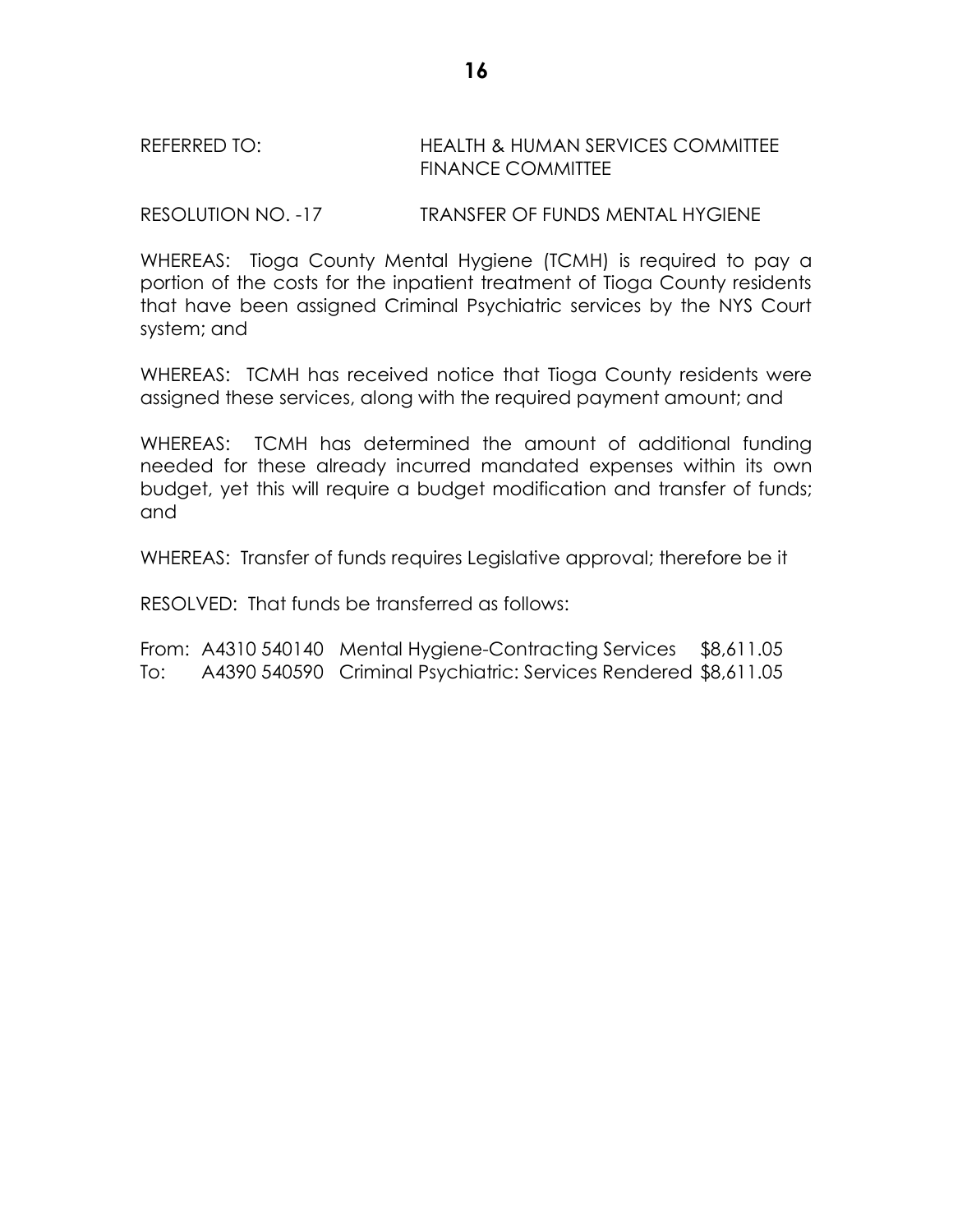## REFERRED TO: HEALTH & HUMAN SERVICES COMMITTEE FINANCE COMMITTEE

RESOLUTION NO. -17 APPROPRIATION OF FUNDS MENTAL HYGIENE

WHEREAS: The Suicide Coalition of Tioga County has received a gift donation; and Tioga County Department of Mental Hygiene is the administrator of these funds; and

WHEREAS: The funding is specifically designated for the purchase of program deliverables; and

WHEREAS: Appropriation of Funds requires Legislative approval; therefore be it

RESOLVED: That funding be appropriated as follows:

|     |                          | From: A4322 427051 Gifts and Donations |    | \$2,000       |
|-----|--------------------------|----------------------------------------|----|---------------|
| To: | A4322 540010 Advertising | A4322 540130 Contracting Services      |    | \$ 200<br>100 |
|     | A4322 540360 Meals/Food  |                                        |    | 100           |
|     | A4322 540485 Printing    | A4322 540420 Office Supplies           | Æ. | \$400<br>400  |
|     |                          | A4322 540640 Supplies Not Office       |    | 400           |
|     | A4322 540733 Training    |                                        |    |               |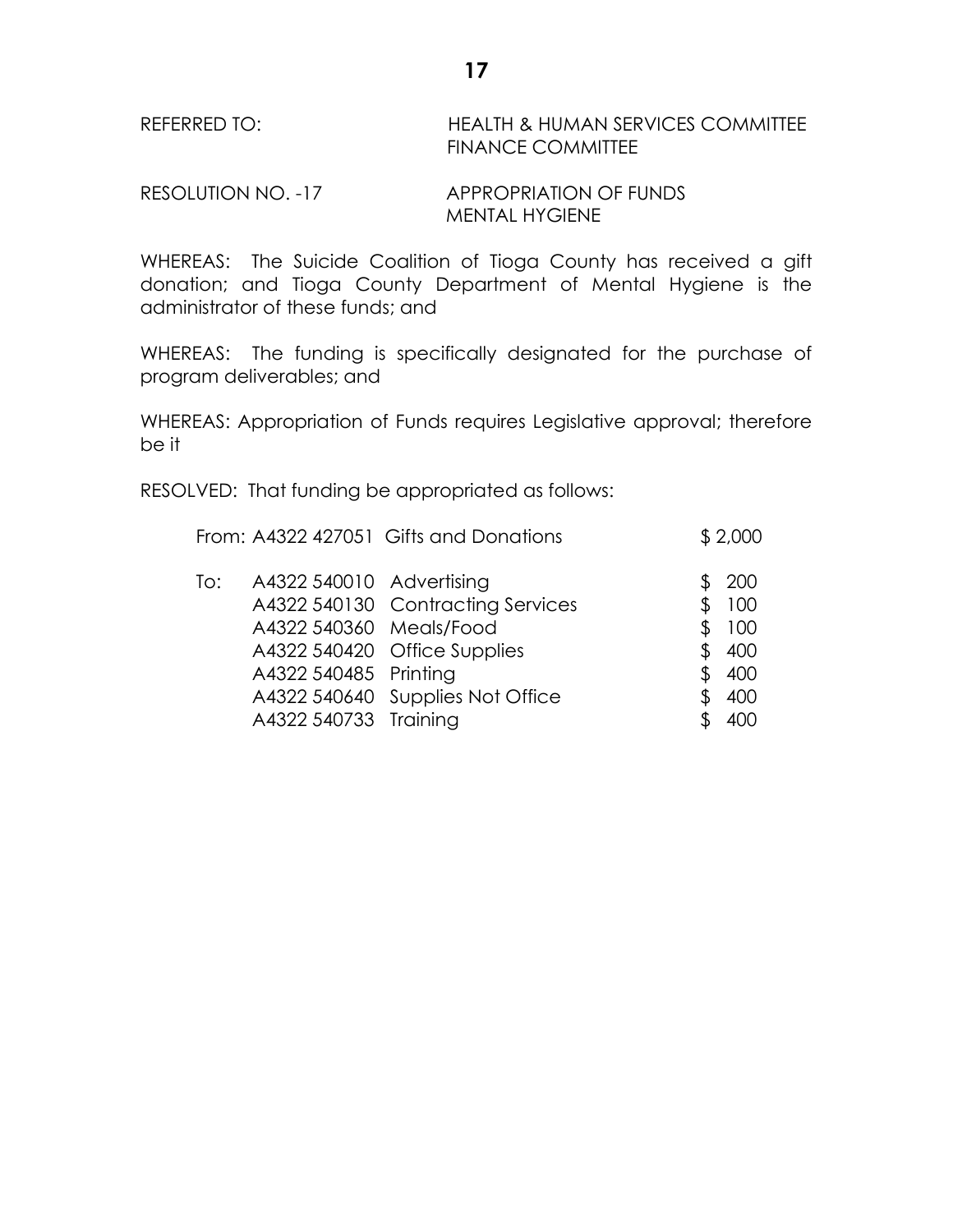## RESOLUTION NO. -17 APPROPRIATION OF FUNDS MENTAL HYGIENE

WHEREAS: New York State Office of Alcoholism and Substance Abuse (OASAS) funding has been awarded to HealthLinkNY; and

WHEREAS: OASAS has identified Tioga County Mental Hygiene to be the administrator of these funds and pass-through to HealthLinkNY; and

WHEREAS: This funding is designated for specific program deliverables; and

WHEREAS: Appropriation of Funds requires Legislative approval; therefore be it

RESOLVED: That funding be appropriated as follows:

|     | From: A4212 434862 State Aid Health Link NY | \$67,416.00 |
|-----|---------------------------------------------|-------------|
| To: | A4212 540590 Services Rendered              | \$67,416.00 |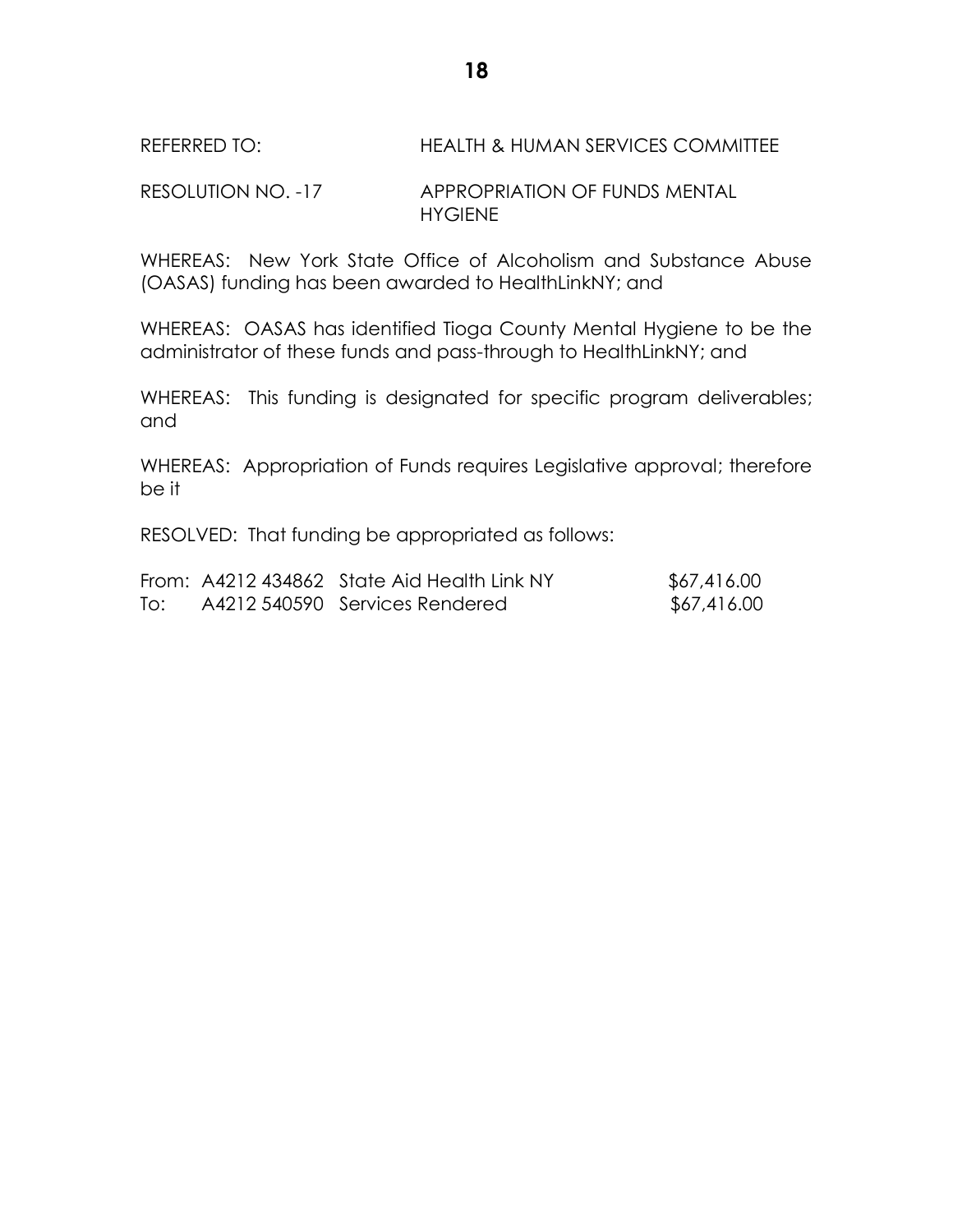RESOLUTION NO. -17 APPROVE FUNDING 2017 YOUTH BUREAU PROGRAM FUNDING

WHEREAS: The Tioga County Legislature approves Youth Bureau program funding which is 100% reimbursable from the New York State Office of Children and Family Services; and

WHEREAS: The Tioga County Youth Board has reviewed 2017 applications for funding which are consistent with guidelines previously presented to the Legislative Committee; now therefore be it

RESOLVED: That the following programs recommended by the Tioga County Youth Board for program year 2017 be approved by the Tioga County Legislature in the amounts indicated:

| Spencer Van Etten Schools PAVE                  | \$7,050  |
|-------------------------------------------------|----------|
| Cooperative Extension Family Resource Centers   | \$7,080  |
| Tioga Central School District Summer Recreation | \$5,785  |
| <b>Big Brothers Big Sisters</b>                 | \$5,000  |
| Village of Waverly Summer Recreation            | \$5,112  |
| Kali's Klub House                               | \$4,785  |
| Town of Owego Summer Camp                       | \$3,785  |
| Newark Valley Joint Summer Recreation           | 1,700    |
| ΤΩΤΑΙ                                           | \$40,297 |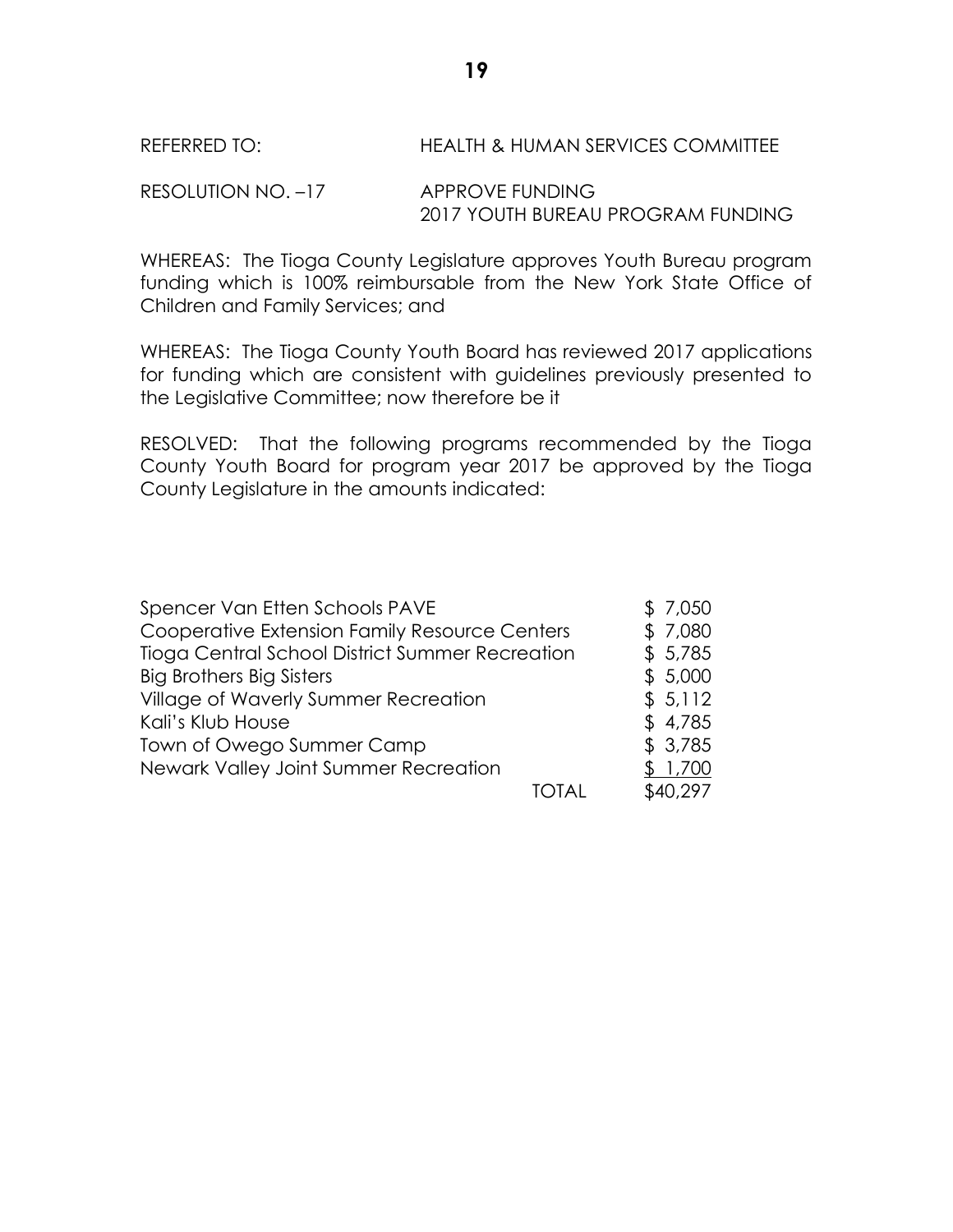RESOLUTION NO. -17 APPROVE FUNDING

2017 SUMMER YOUTH EMPLOYMENT PROGRAM FUNDING

WHEREAS: Additional funding has been awarded to Tioga County Department of Social Services from the Office of Temporary and Disability Assistance for Summer Youth Employment Programs; and

WHEREAS: The plan submitted for expenditure of these funds has been approved; and

WHEREAS: Appropriation of Funds requires Legislative approval; therefore be it

RESOLVED: That funding be appropriated as follows:

|     | From: A6010.446100 Federal Aid: Administration | \$96,973 |
|-----|------------------------------------------------|----------|
| To: | A6010.540140 Contractual                       | \$86,973 |
|     | A6010.540487 Program Expense                   | \$10,000 |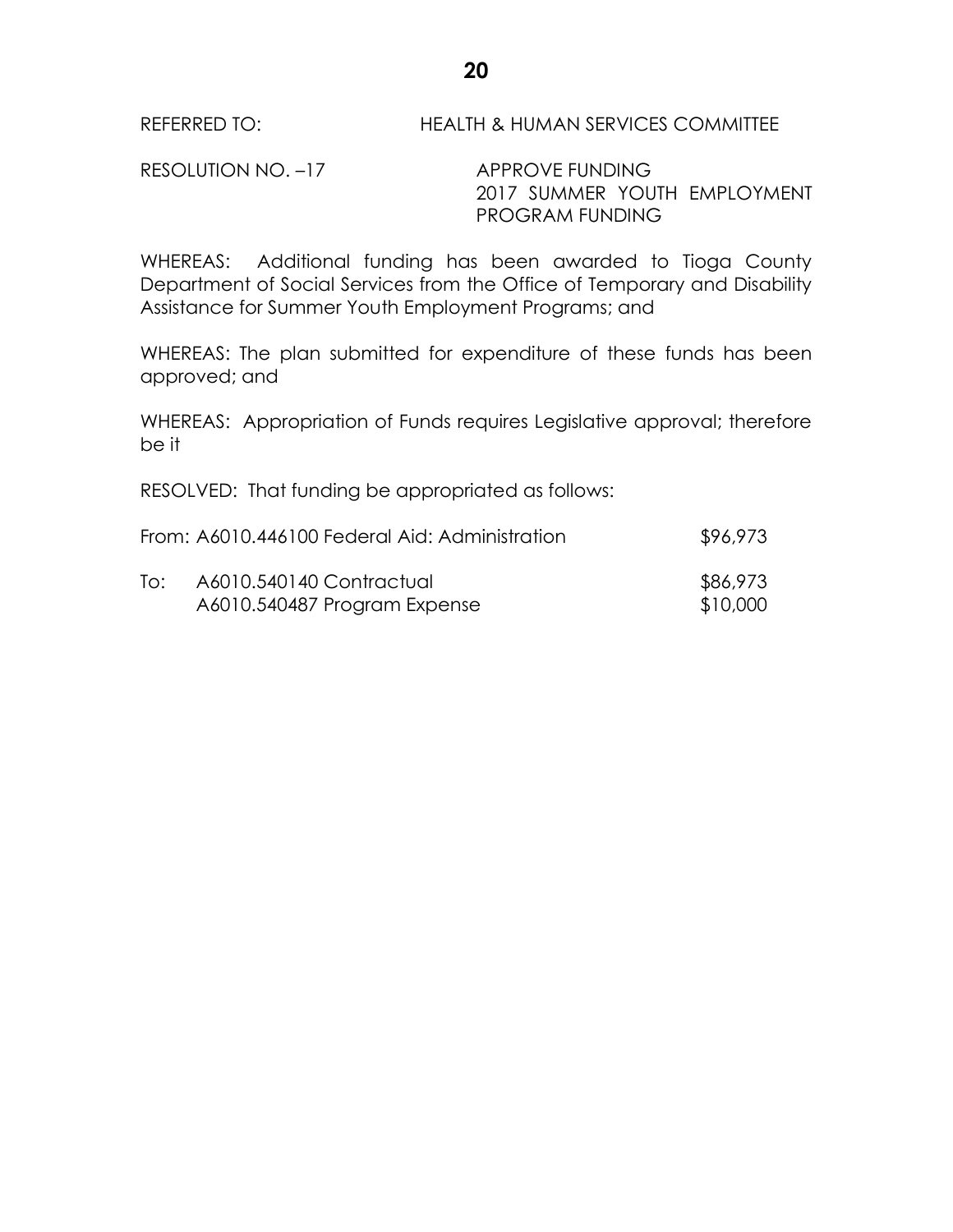REFERRED TO: HEALTH & HUMAN SERVICES COMMITTEE FINANCE/LEGAL

RESOLUTION NO. -17 AUTHORIZE PURCHASE/CONTRACT OF TIME & ACTIVITY SOFTWARE TO MCGUINNESS & ASSOCIATES, APPROPRIATE SOFTWARE RESERVE FUNDS & TRANSFER TO PUBLIC HEALTH

WHEREAS: Tioga County Public Health (TCPH) has an identified need to obtain a software system for Time & Activity Capture; and

WHEREAS: TCPH has developed, released and received responses to a Request for Proposal (RFP) for the Time & Activity Capture; and

WHEREAS: An RFP review committee determined the response from McGuinness & Associates in the amount of \$49,000 to be the winning bid; and

WHEREAS: Partial reimbursement of expenditures will be available to TCPH from NYS Department of Health State Aid; and

WHEAREAS: Funds need to be transferred from the Capital Software Reserve Fund to the Public Health Capital Fund to be eligible for reimbursement; and

WHEREAS: Fund transfers and RFP awards require Legislative approval; therefore be it

RESOLVED: That the Tioga County Legislature awards and authorizes a contract for Time & Activity Capture RFP to McGuinness & Associates in the amount of \$49,000; and be it further

RESOLVED: That the Funds be appropriated from Capital Software account and transferred as follows:

| FROM: | H387804 Software Reserve Fund              | \$31,360 |
|-------|--------------------------------------------|----------|
| FROM: | H4011-434010 Public Health State Aid       | \$17,640 |
| TO:   | H4011-520620 Public Health Capital Account | \$49,000 |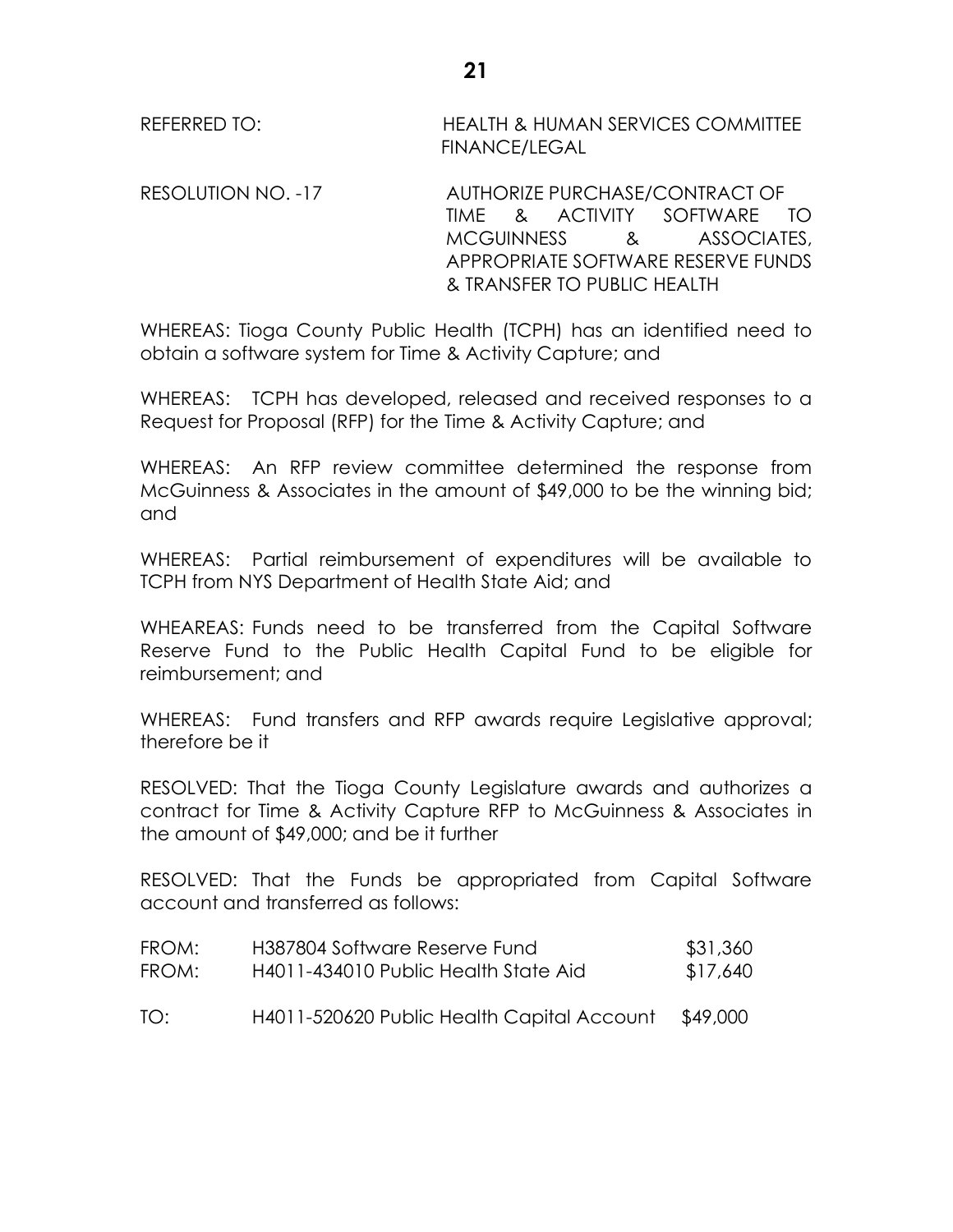RESOLUTION NO. -17 SCHEDULE PUBLIC HEARING FOR NEW YORK STATE COMMUNITY DEVELOPMENT BLOCK GRANT APPLICATION

WHEREAS: Current mobile dental trailer has been identified as aging and requiring replacement; and

WHEREAS: New York State Community Development Block Grant Program funds projects for public facilities up to the amount of \$300,000; and

WHEREAS: Tioga County has identified the New York State Community Development Block Grant Program as an opportunity to partially fund replacement of current mobile dental trailer; and

WHEREAS: Tioga County seeks to request \$300,000 toward the cost of replacing the mobile dental trailer; therefore be it

RESOLVED: That the Tioga County Legislature will hold a public hearing for community input in regard to the proposed grant request in the Edward D. Hubbard Auditorium of the Ronald E. Dougherty County Office Building, 56 Main Street, Owego, New York 13827 on Thursday, June 22, 2017 at 10:00 A.M. All persons desiring to present written or oral comments may do so at said time.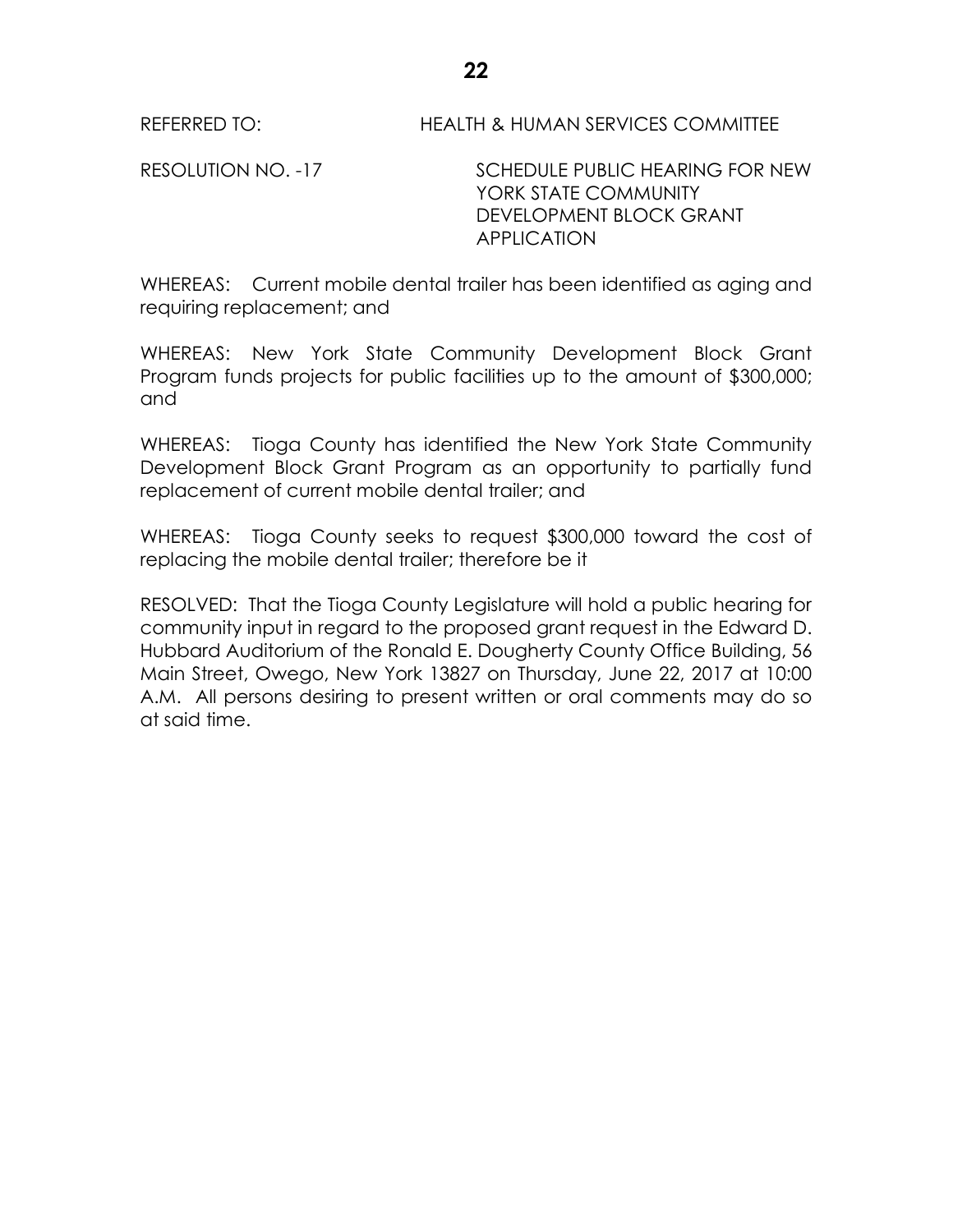# **LOCAL LAW TO BE INTRODUCED**

County of Tioga

Local Law No. of the Year 2017.

A Local Law amending Local Law 6 of the year 2015 which authorized a 2015 resolution recodifying and reimposing sales and compensating use taxes on sales and uses of tangible personal property and on certain services, and on occupancy of hotel rooms and amusement charges, pursuant to the authority of Section 1210 of Article 29 of the Tax Law of the State of New York, so as to provide that said 2015 resolution may thereafter be amended from time to time including for the purpose of extending said taxes by amending the 2015 resolution's ending date.

Be It Enacted by the Legislature of the County of Tioga as follows:

**SECTION 1:** That Section 2 of Local Law No. 6 of the year 2015 be amended as follows:

**SECTION 2:** Notwithstanding the repeal of such Local Law No. 1 of 1968 by this Local Law, all provisions of such Local Law No. 1 of 1968, in respect to the imposition, exemption, assessment, payment, payment over, determination, collection, and credit or refund of taxes imposed thereunder, the filing of forms and returns, the preservation of records for the purposes of such taxes, the secrecy of returns, the disposition of revenues, and the civil and criminal penalties applicable to the violation of the provisions of such Local Law, shall continue in full force and effect with respect to all such taxes accrued up to December 1, 2015; all actions and proceedings, civil or criminal, commenced or authorized to be commenced under or by virtue of any provision of such Local Law No. 1 so repealed, and pending or able to be commenced immediately prior to the taking effect of such repeal, may be commenced, prosecuted and defended to final effect in the same manner as they might if such provisions were not so repealed; and the provisions of the resolution effective December 1, 2015 as amended from time to time, recodifying and reimposing the taxes imposed by such Local Law No. 1, shall be construed as a continuation of the provisions of Local Law No. 1, modified or amended according to the language employed, and not as an enactment of new taxes, other than the additional one percent rate of such taxes imposed for the period commencing December 1, 2015.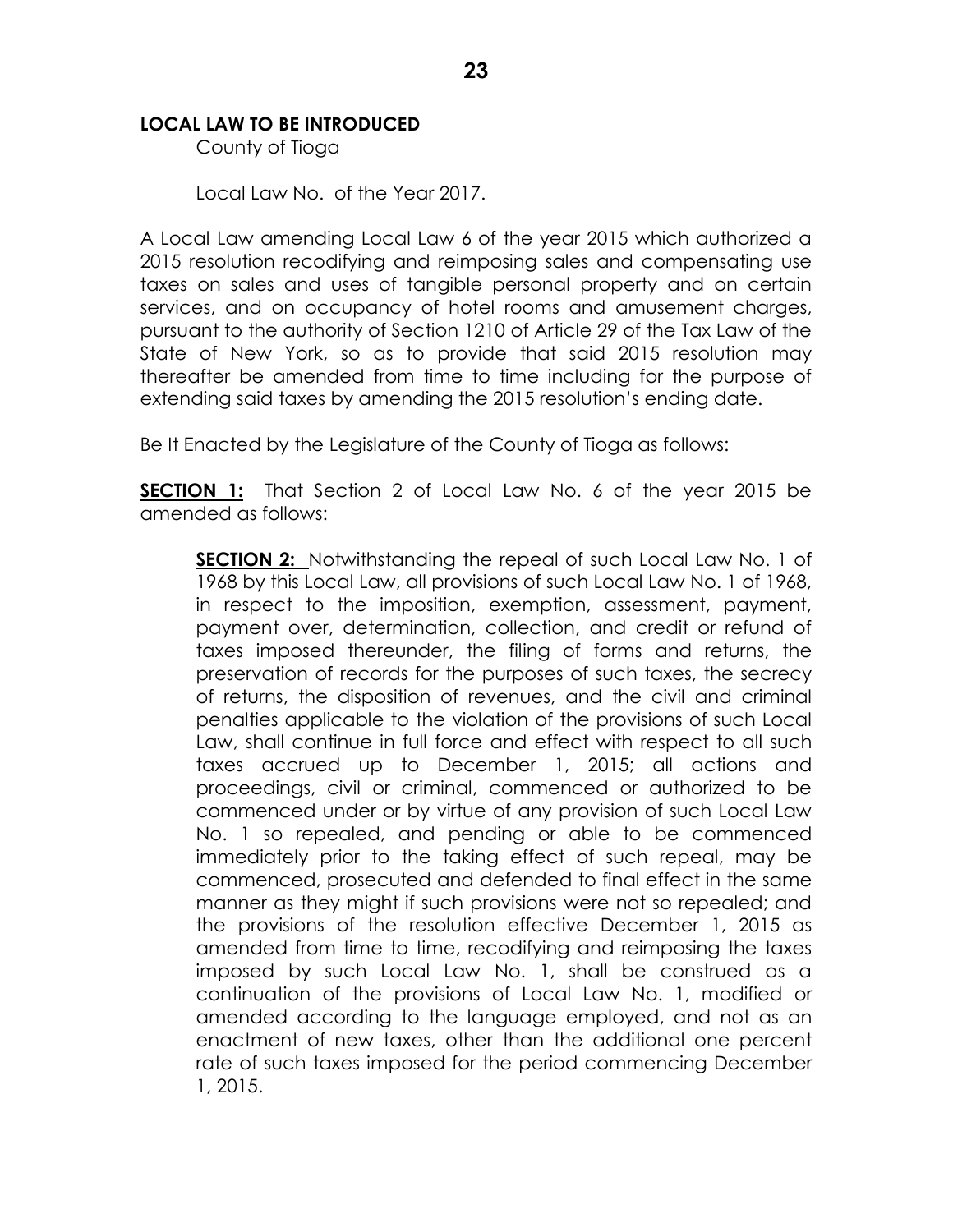**SECTION 2:** This enactment shall take effect upon filing with the Secretary of State.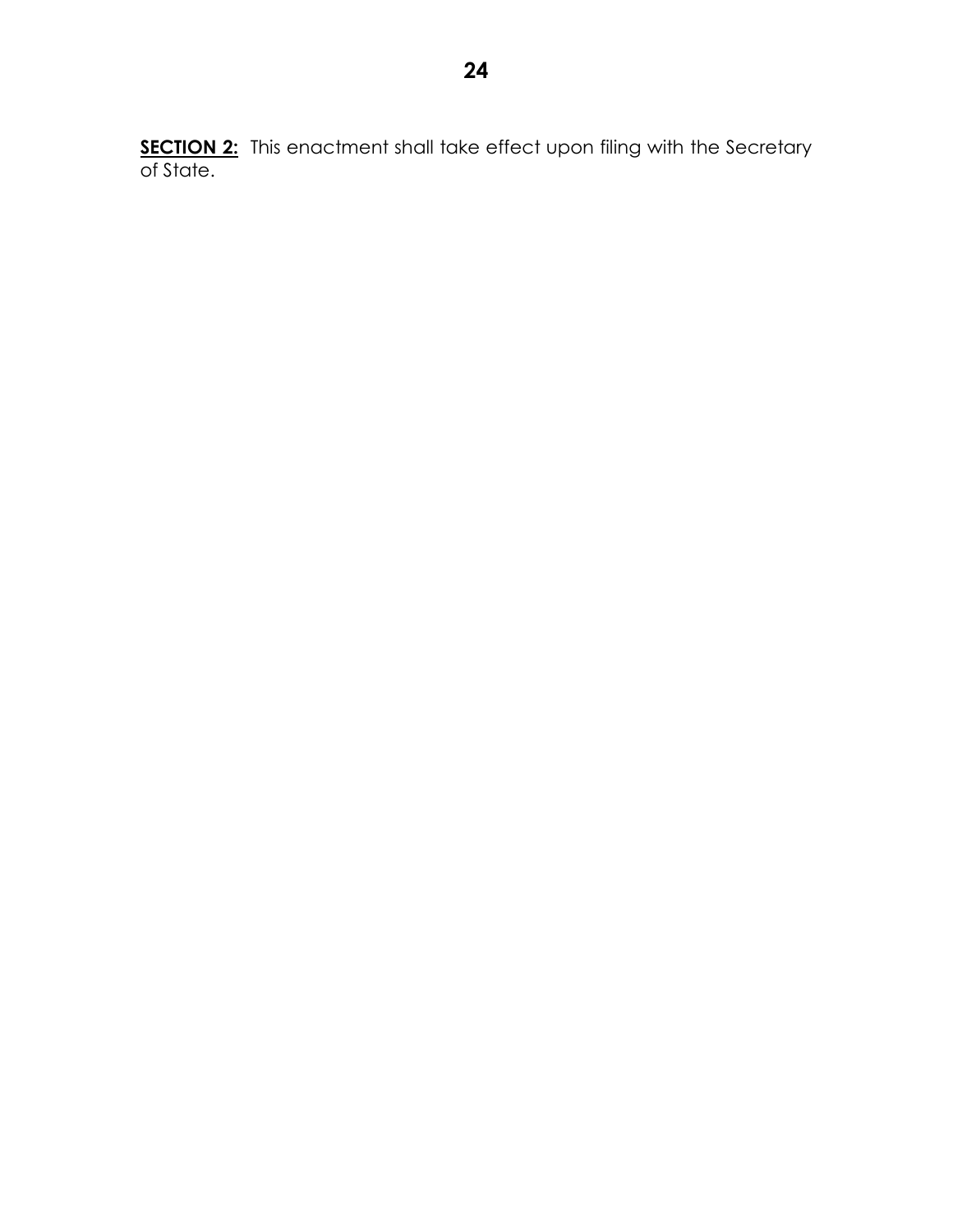REFERRED TO: LEGISLATIVE WORKSESSION

RESOLUTION NO. -17 SCHEDULE PUBLIC HEARING LOCAL LAW INTRODUCTORY NO. B OF 2017

RESOLVED: That a public hearing shall be held on Local Law Introductory No. B of 2017 A Local Law amending Local Law 6 of the year 2015 which authorized a 2015 resolution recodifying and reimposing sales and compensating use taxes on sales and uses of tangible personal property and on certain services, and on occupancy of hotel rooms and amusement charges, pursuant to the authority of Section 1210 of Article 29 of the Tax Law of the State of New York, so as to provide that said 2015 resolution may thereafter be amended from time to time including for the purpose of extending said taxes by amending the 2015 resolution's ending date in the Edward D. Hubbard Auditorium of the Ronald E. Dougherty County Office Building, 56 Main Street, Owego, New York 13827 on Thursday, July 6, 2017 at 1:00 P.M. All persons desiring to present written or oral comments may do so at said time.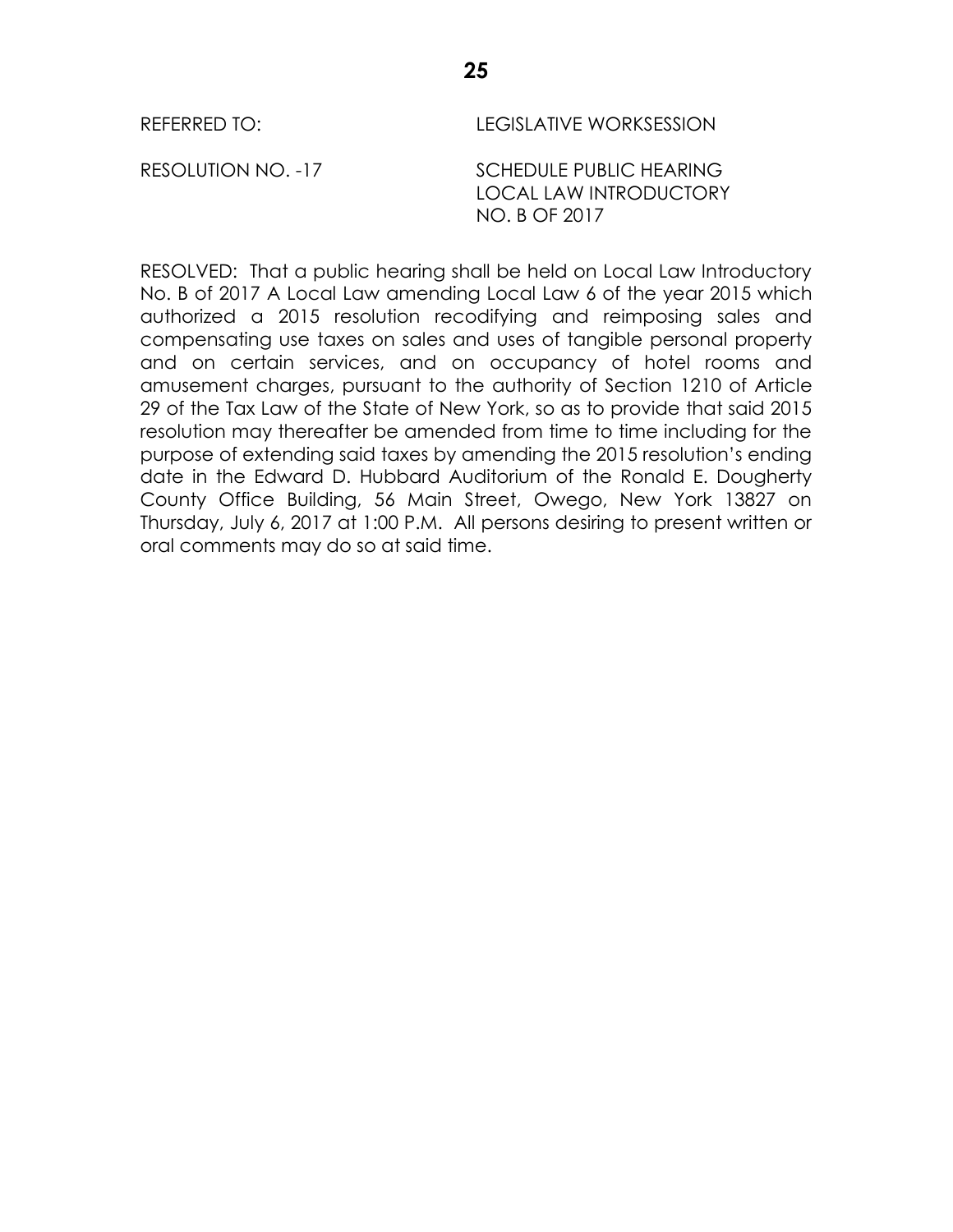RESOLUTION NO. -17 ABANDON N. ELLISTOWN ROAD, BROAD STREET EXTENSION AND WAVERLY HILL ROAD TO TOWN OF BARTON

WHEREAS: Tioga County has determined that there are three shorter County Roads that the abandonment of would increase efficiencies in the Tioga County Department of Public Works snow removal operations; and

WHEREAS: The Town of Barton has submitted resolution 04-2017 accepting ownership of the N. Ellistown Road, Broad Street Extension and Waverly Hill Road; therefore be it

RESOLVED: That the Tioga County Legislature hereby authorizes abandonment of N. Ellistown Road, Broad Street Extension and Waverly Hill Road effective June 14, 2017 to the Town of Barton.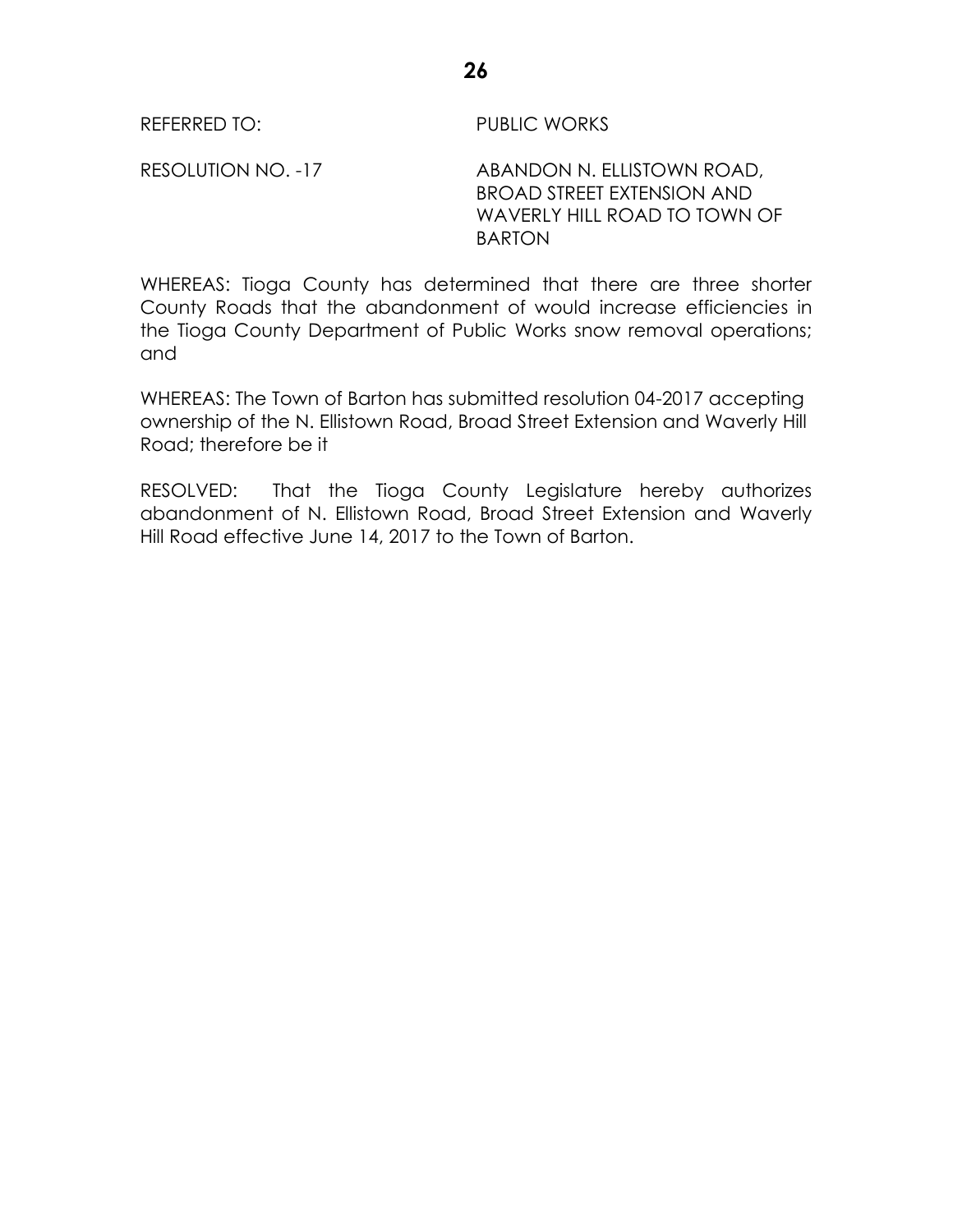RESOLUTION NO. -17 APPROVE SUPPLEMENTAL AGREEMENT FOR DIAMOND VALLEY ROAD BRIDGES – CONSTRUCTION SUPPORT SERVICES

WHEREAS: Tioga County bonded for a program for rehabilitation of various bridges; and

WHEREAS: The Diamond Valley Rd. Bridges BIN: 3335540 and BIN: 2219010 are a couple of bridges in the bridge bond program; and

WHEREAS: Delta Engineers was awarded the design services on Resolution 19-17 and Resolution 18-17; and

WHEREAS: The Tioga County Legislature authorized the Department of Public Works to hire two (2) temporary construction inspectors to save the County money; and

WHEREAS: There is a need for Construction Support Services to provide Engineering Services for the projects; and

WHEREAS: Delta Engineers of Endwell, NY has submitted a proposal of \$3,650.00 for BIN 2219010 and \$11,330.00 for BIN 3335540; therefore be it

RESOLVED: That the Tioga County Legislature approve the Supplemental Agreement for Delta Engineers, Endwell, NY to provide Construction Support Services not to exceed \$14,980 to be paid out of the following accounts:

H5110.540002.H1704 – Diamond Valley Road Bridge – BIN 3335540 \$11,330.00 H5110.540002.H1707 – Diamond Valley Road Bridge – BIN 2219010 \$ 3,650.00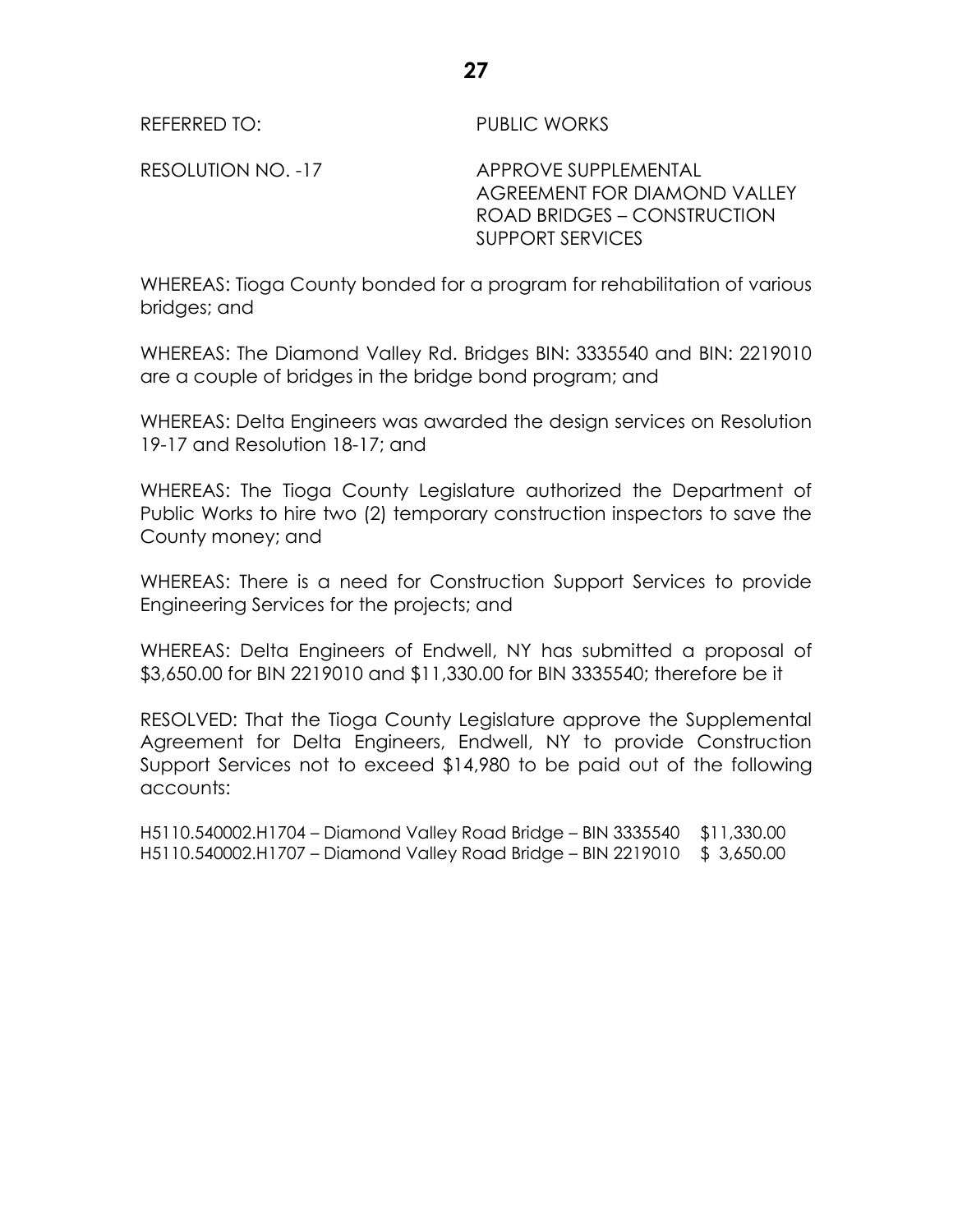RESOLUTION NO. -17 AWARD CONSTRUCTION DIAMOND VALLEY RD. BRIDGES BIN: 3335540 & BIN: 2219010

WHEREAS: Tioga County bonded for a program for rehabilitation of various bridges within the County; and

WHEREAS: Funding is available for the construction of the Diamond Valley Rd. Bridges BIN: 3335540 & BIN 2219010; and

WHEREAS: The Commissioner of Public Works received sealed bids on May 30, 2017 and the bids came in as follows:

| Economy Paving Company, Inc.      | \$799,070.99 |
|-----------------------------------|--------------|
| R. DeVincentis Construction, Inc. | \$896,000.00 |
| Vector Construction Corp.         | \$834,259.55 |

And

WHEREAS: Delta Engineers, Endwell, NY have completed the review of the bids and finds the low bidder Economy Paving, Cortland, NY meets all of the qualifications of the bid specifications; therefore be it

RESOLVED: That the Tioga County Legislature authorize awarding the bid to Economy Paving, Cortland, NY not to exceed \$799,070.99 to be paid out of the following accounts:

H5110.540002.H1704 – Diamond Valley Road Bridge – BIN 3335540 \$715,674.98 H5110.540002.H1707 – Diamond Valley Road Bridge – BIN 2219010 \$ 83,396.01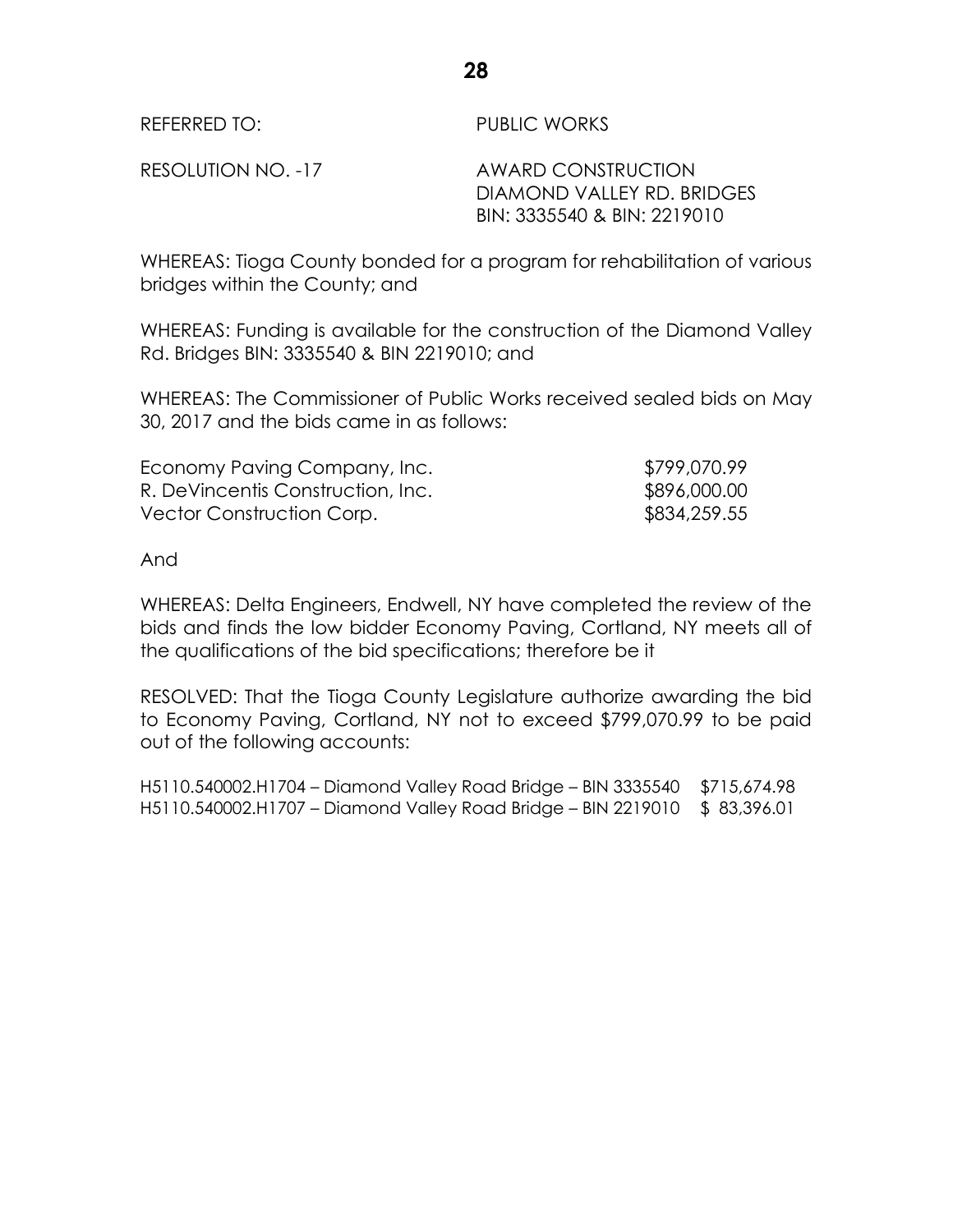## RESOLUTION NO. -17 AWARD BID FOR DAY HOLLOW PAVEMENT REHABILITATION

WHEREAS: The Commissioner of Public Works appropriated funds in the 2017 budget for this project; and

WHEREAS: On May 16, 2017 the Department of Public Works received sealed bids from the following contractors:

| Broome Bituminous Products, Vestal NY          | \$777,470.00 |
|------------------------------------------------|--------------|
| Bothar Construction, Binghamton NY             | \$799,799.00 |
| Barrett Paving, Inc., Vestal NY                | \$690,424.00 |
| Suit-Kote Corp., Cortland NY                   | \$694,940.00 |
| Dalrymple Gravel and Contracting, Pine City NY | \$730,000.00 |

Therefore be it

RESOLVED: That the Tioga County Legislature award the bid to the low bidder, Barrett Paving Inc., Vestal NY not to exceed \$690,424.00 to be paid out of Day Hollow Paving Account H5110.540001.H1701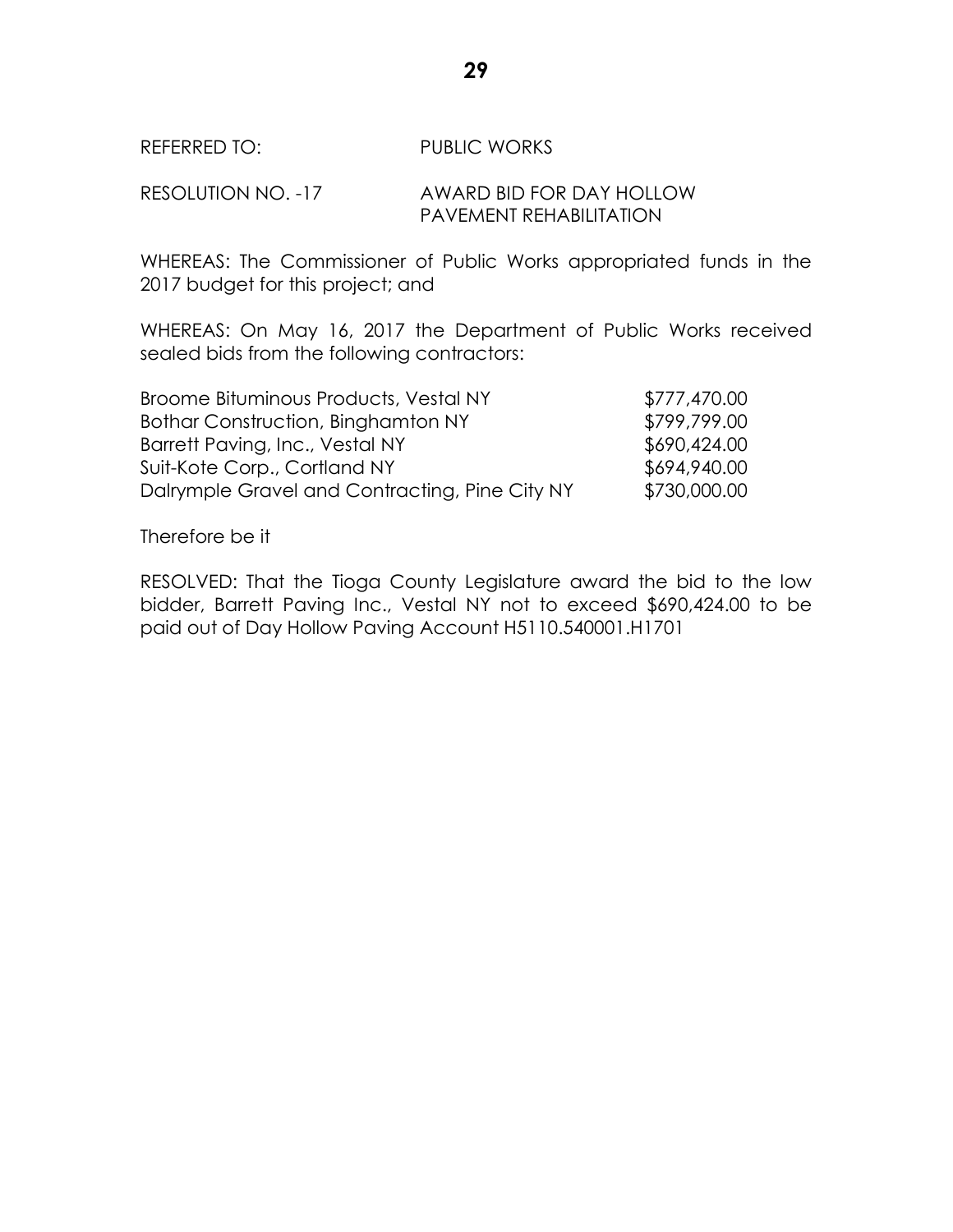## REFERRED TO: PUBLIC SAFETY COMMITTEE

#### RESOLUTION NO. -17 AWARD BID FOR SINGLE SOURCE PROCUREMENT; MOVEMENT OF RADIO EQUIPMENT (CANDOR-CARMICHAEL-POPPLE)

WHEREAS: Tioga County has been awarded a Statewide Interoperable Communications Grant by the State of New York for the improvement of radio communications facilities in Tioga County; and

WHEREAS: These improvements require the county to employ a contractor to move some existing public safety radio equipment from their current structures to newly placed shelters; and

WHEREAS: The County has an existing agreement with Tri-County Communications to maintain and repair the public safety radio equipment including the equipment which currently needs to be moved. Tri-County Communications will be responsible for the equipment before and after it is relocated and will be the entity required to work through any issues created by the equipment's move. As such, Tri-County Communications is the single source for maintaining the radio equipment; and

WHEREAS: Tri-County Communications is performing other tasks funded by the Interoperable Grant and is well experienced with the County's public safety communications infrastructure as they have been working on Tioga County communications infrastructure since 1980 and have knowledge of the County's equipment and component installation requirements including the equipment at issue; and

WHEREAS: Tri-County Communications is presently the single entity with the experience and knowledge to relocate the equipment, resolve issues associated with the move and to complete the work within the project timeline and is willing to move the equipment at an additional cost as such work is not covered by their current agreement; now therefore be it

RESOLVED: That the Tioga County Legislature does hereby recognize Tri-County Communications as the single source for relocating existing public safety radio equipment to its new location and hereby awards the work, upon approval by the County Attorney, to Tri County Communications of Oneonta for an amount not to exceed Thirty Nine Thousand Dollars (\$39,000.00).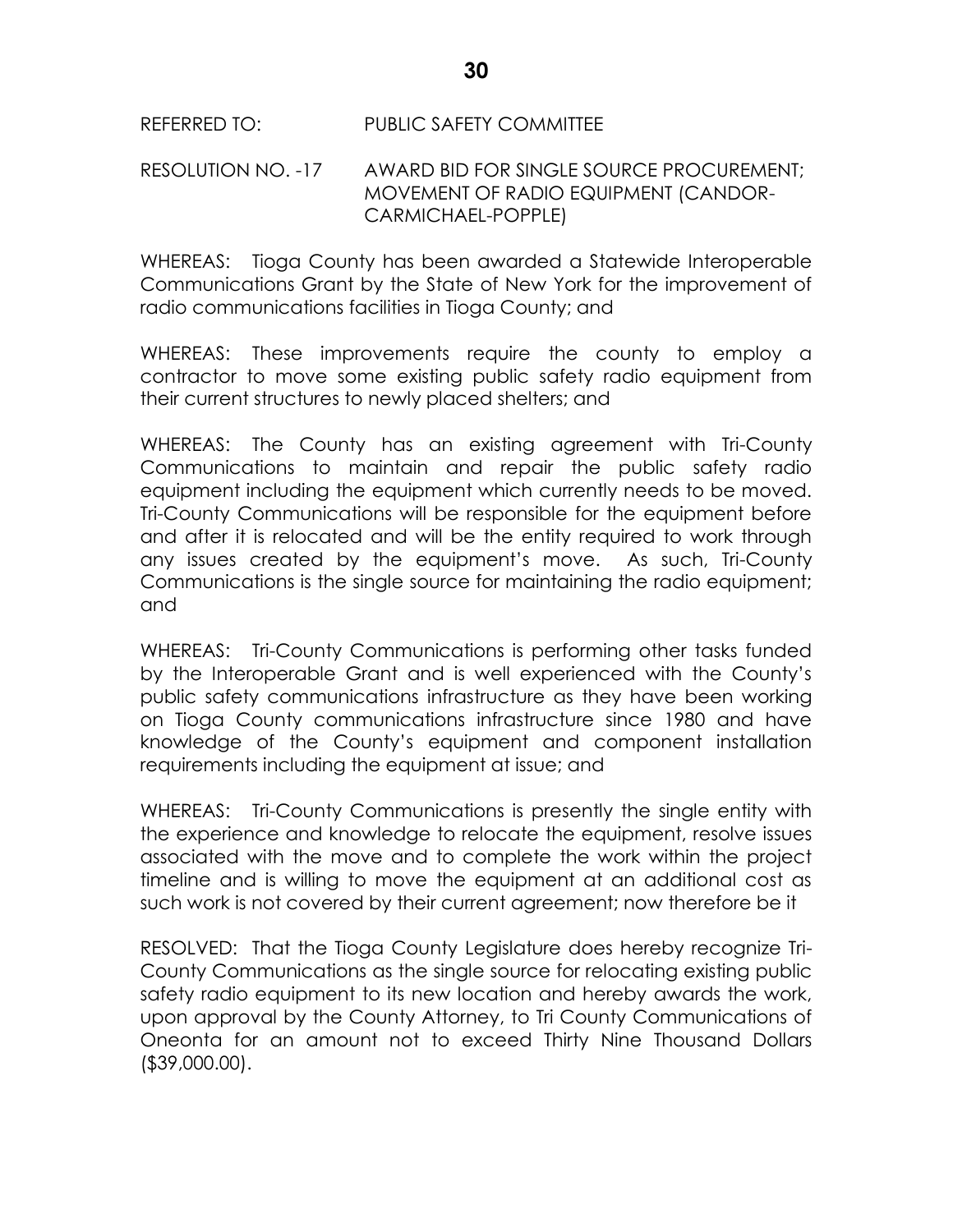REFERRED TO: PUBLIC SAFETY COMMITTEE PERSONNEL COMMITTEE

RESOLUTION NO.-17 RETITLE AND AMEND CLASSIFICATIONS WITHIN DISPATCHER SERIES, AUTHORIZE SALARY REALLOCATION SHERIFF'S OFFICE

WHEREAS: Legislative approval is required for the reclassification and or reallocation of positions within salary grades; and

WHEREAS: Following the receipt of twelve position description questionnaires, the Personnel Department conducted a desk audit within the Communications Division within the Sheriff's Office, of the Dispatcher classification where the rate of turnover is approximately two (2) staff per year and includes the following titles: E911 Dispatcher Trainee (CSEA SG VI), E911 Dispatcher (CSEA SG VII), and Chief E911 Dispatcher (CSEA SG XI); and

WHEREAS: The Personnel Officer has determined that in light of the technological changes and developments within this classification series, it is appropriate to revise and modernize the classification and, in addition, to reallocate the salary grade assignment since the current assignment does not represent the nature of work performed; and

WHEREAS: The following recommendations are made following said desk audit:

| <b>CURRENT</b>                  |        |          | <b>PROPOSED</b>                                          |        |          |
|---------------------------------|--------|----------|----------------------------------------------------------|--------|----------|
| E-911 DISPATCHER                |        |          | PUBLIC SAFETY DISPATCHER                                 |        |          |
| <b>TRAINEE</b>                  | SG VI  | \$29.547 | TRAINEE                                                  | SG VII | \$33.514 |
| E-911 DISPATCHER<br>CHIEF E-911 | SG VII |          | \$33,514 PUBLIC SAFETY DISPATCHER<br>CHIEF PUBLIC SAFETY | SG X   | \$39.122 |
| <b>DISPATCHER</b>               | SG XI  |          | \$40.790 DISPATCHER                                      | SG XII | \$42.443 |

and

WHEREAS: Incumbents within the current classifications shall have a continuation of status under civil service laws and rules within the proposed classifications; therefore be it

RESOLVED: That the Tioga County Legislature authorizes the abolishment of the following full-time titles: E911 Dispatcher Trainee, E911 Dispatcher, and Chief E911 Dispatcher and authorizes the creation of the following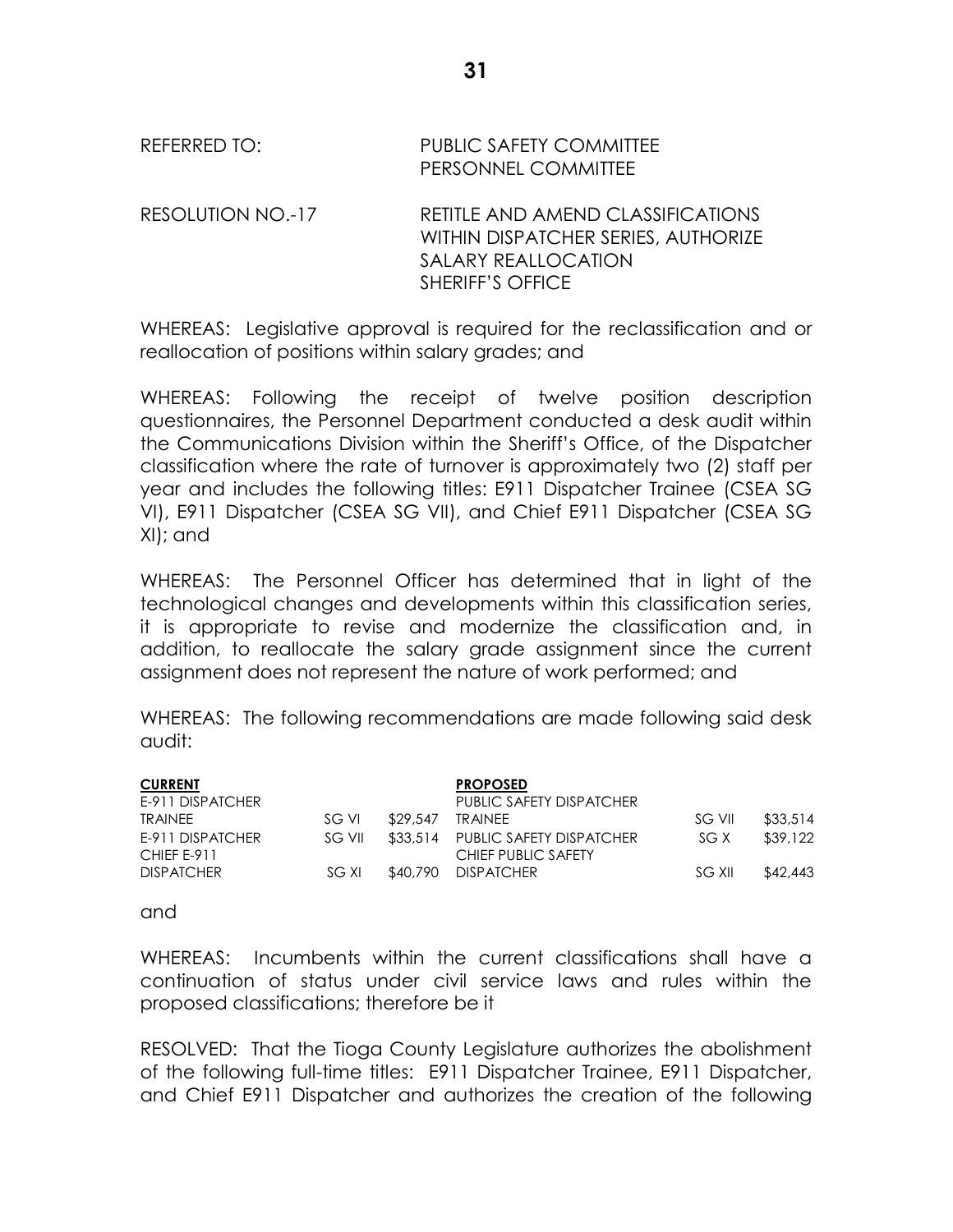full-time titles within the following CSEA Salary Grades: Public Safety Dispatcher Trainee (SG VII), Public Safety Dispatcher (SG X), and Chief Public Safety Dispatcher (SG XII) effective retroactive to March 20, 2017; and be it further

RESOLVED: That said classification changes will result in an annual salary increase to each current incumbent as follows: Public Safety Dispatcher Trainee - \$3,967, Public Safety Dispatcher - \$5,608, and Chief Public Safety Dispatcher - \$1,653 effective retroactive to March 20, 2017.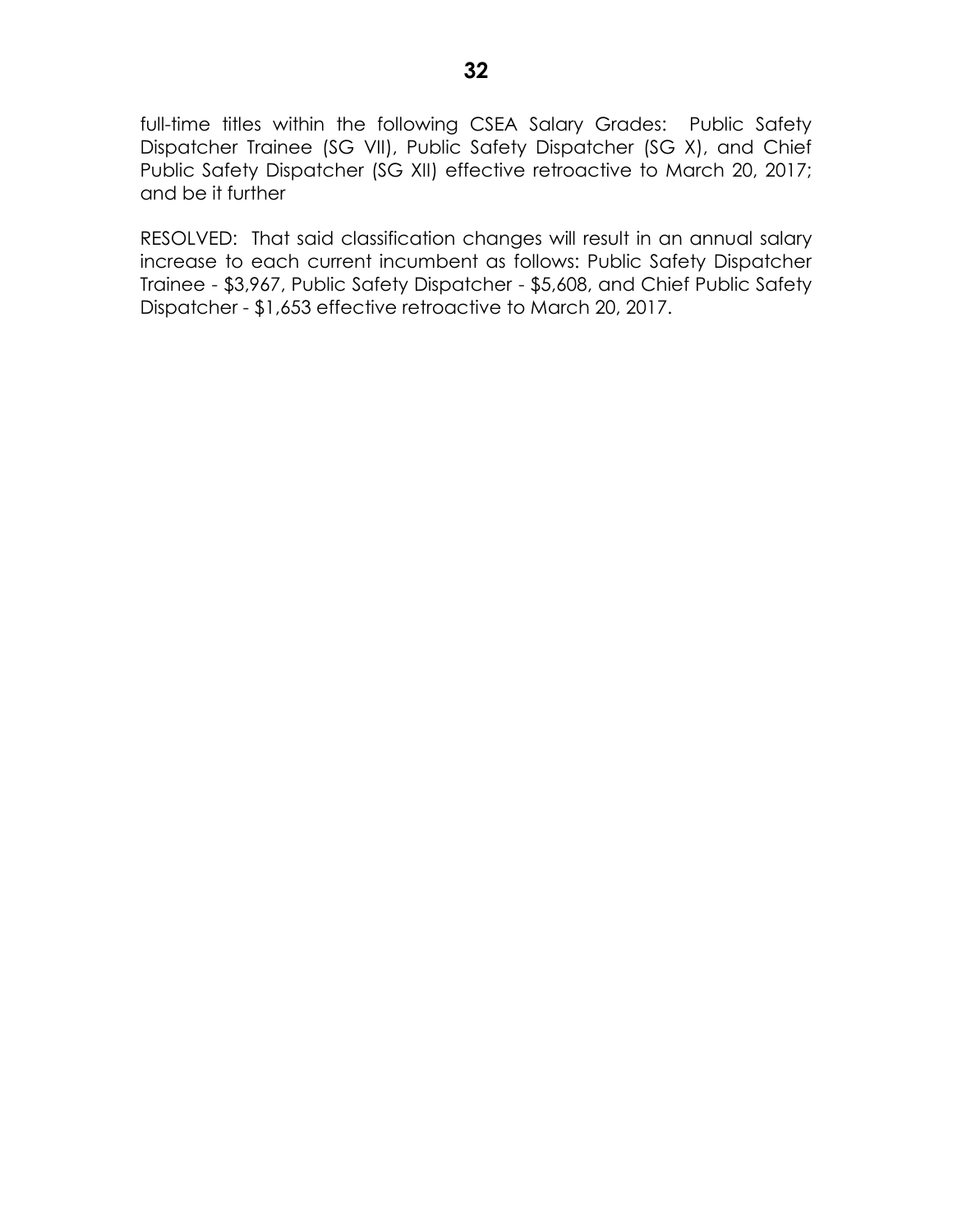| REFERRED TO: | <b>PUBLIC SAFETY COMMITTEE</b> |
|--------------|--------------------------------|
|              | PERSONNEL COMMITTEE            |

RESOLUTION NO. -17 ABOLISH ONE (1) VACANT FULL-TIME SENIOR PROBATION OFFICER POSITION; AND CREATE ONE (1) FULL-TIME PROBATION OFFICER POSITION PROBATION DEPARTMENT

WHEREAS: Legislative approval is required to abolish and create any position within Tioga County; and

WHEREAS: A Senior Probation Officer position (CSEA SG XII, \$42,443– \$45,290) will become vacant effective at the close of business on June 13, 2017; and

WHEREAS: The Probation Director has determined that said vacancy would be better utilized within the agency if classified as a Probation Officer; therefore be it

RESOLVED: That one (1) vacant full-time Senior Probation Officer position shall be abolished and one (1) full-time Probation Officer position (CSEA SG XI, \$40,790-\$41,490) shall be created effective June 14, 2017.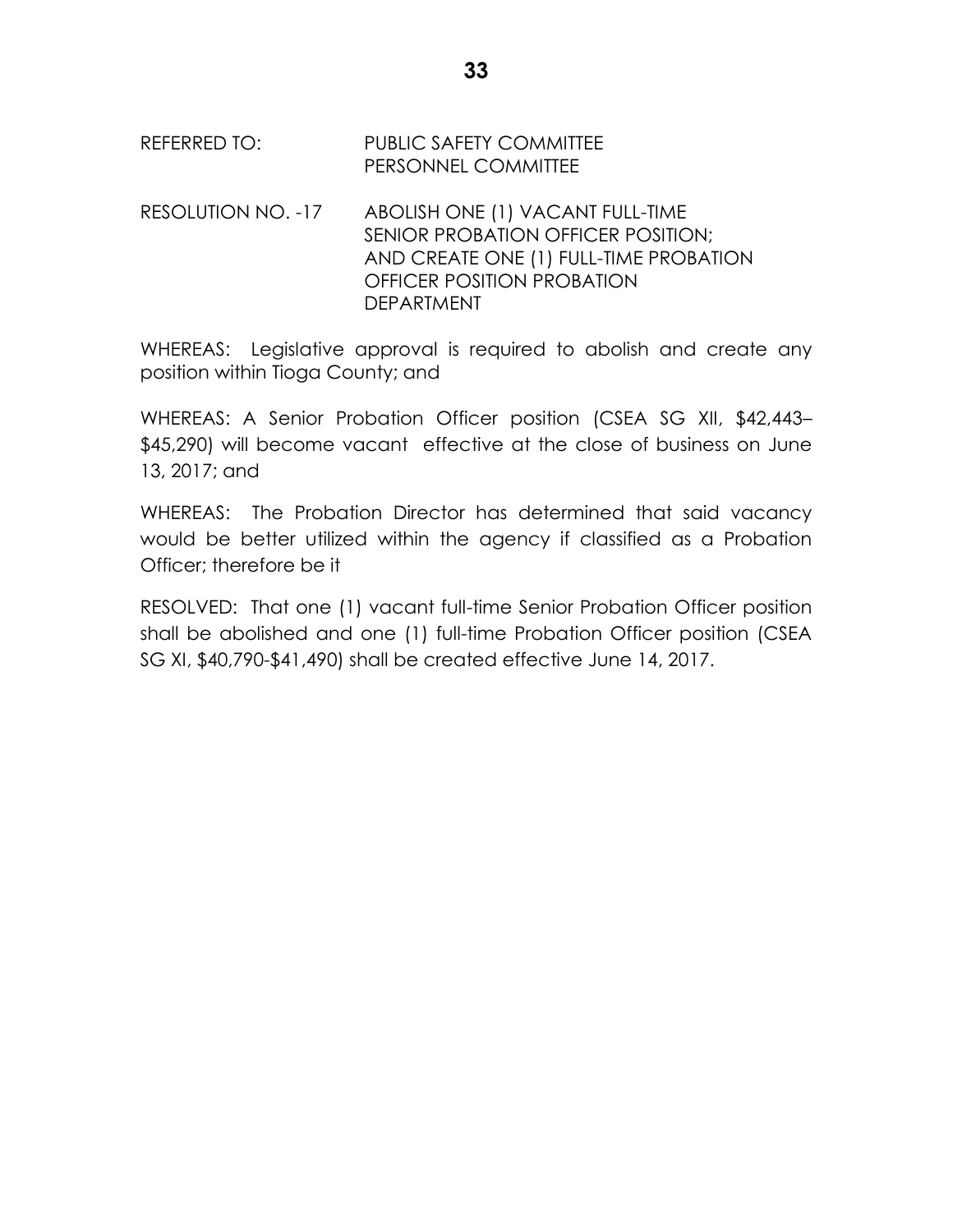### RESOLUTION NO. -17 CREATE AND FILL TEMPORARY, FULL-TIME CLERK (SEASONAL) POSITION PERSONNEL OFFICE

WHEREAS: Legislative approval is required for the creation of any new positions within Tioga County; and

WHEREAS: The Tioga Personnel Department has a need to hire a temporary, full-time Clerk to work during the summer season to provide clerical support within the department for a specialized project; and

WHEREAS: The Personnel Officer has appropriately budgeted for said position according to resolution 280-16; and

WHEREAS: Following recruitment, a qualified candidate has been identified; therefore be it

RESOLVED: That the Personnel Officer is hereby authorized to create one (1) temporary, full-time position of Clerk (Seasonal) at the 2017 established rate of \$11.39/hour; and be it further

RESOLVED: That Nancy Leonard shall be hired to fill said position retroactive to May 31, through September 1, 2017.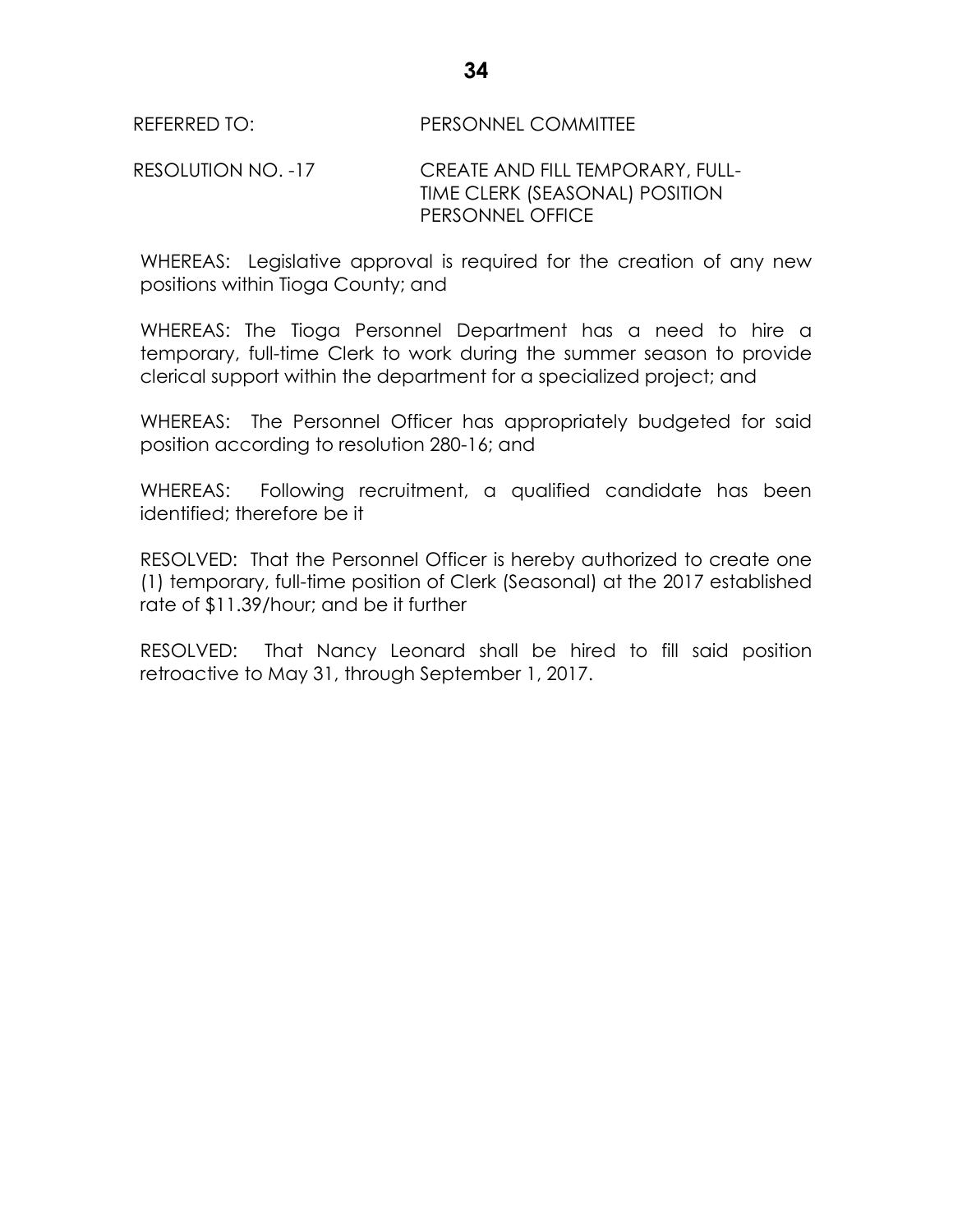REFERRED TO: HEALTH AND HUMAN SERVICES COMMITTEE PERSONNEL COMMITTEE

RESOLUTION NO. -17 CREATE AND FILL PERMANENT, FULL-TIME SENIOR CLINICAL SOCIAL WORKER POSITION MENTAL HYGIENE

WHEREAS: Legislative approval is required for the creation of any new positions within Tioga County; and

WHEREAS: The Mental Hygiene Department has received a request to provide services from the Waverly Central School District starting with the 2017/2018 school year; and

WHEREAS: The Director of Community Services is able to provide the level of services requested by retaining an additional Senior Clinical Social Worker; and

WHEREAS: Funding for the position includes \$25,000 annually from a contract with Waverly Central School District and the balance from increased fee-forservice revenue; therefore be it

RESOLVED: That the Director of Community Services is hereby authorized to create one (1) permanent, full-time position of Senior Clinical Social Worker at an annual rate of \$55,740 (CSEA SG XVII) effective June 14, 2017 and be allowed to fill said position prior to the start of the 2017/2018 school year; and be it further

RESOLVED: That if an appropriate eligible list is not available, a provisional appointment may be made; and be it further

RESOLVED: That the Mental Hygiene Department's 2017 authorized full-time headcount shall increase from 30 to 31; and be it further

RESOLVED: That funding be appropriated as follows for the remainder of 2017:

|     | From: A4310 416200                                                                                           | <b>Mental Health Fees</b>                                                                                                                                                                  | \$34,021.07                                                                           |
|-----|--------------------------------------------------------------------------------------------------------------|--------------------------------------------------------------------------------------------------------------------------------------------------------------------------------------------|---------------------------------------------------------------------------------------|
| To: | A4310 510010<br>A4310 581088<br>A4310 583088<br>A4310 584088<br>A4310 585588<br>A4310 586088<br>A4310 588988 | Full Time Salary<br>State Retirement Fringe<br>Social Security Fringe<br><b>Workers Compensation Fringe</b><br><b>Disability Insurance Fringe</b><br>Health Insurance Fringe<br>Eap Fringe | \$23,224.96<br>\$2,270.83<br>\$1,647.08<br>700.83<br>53.75<br>£<br>\$6,116.53<br>7.09 |
|     |                                                                                                              |                                                                                                                                                                                            |                                                                                       |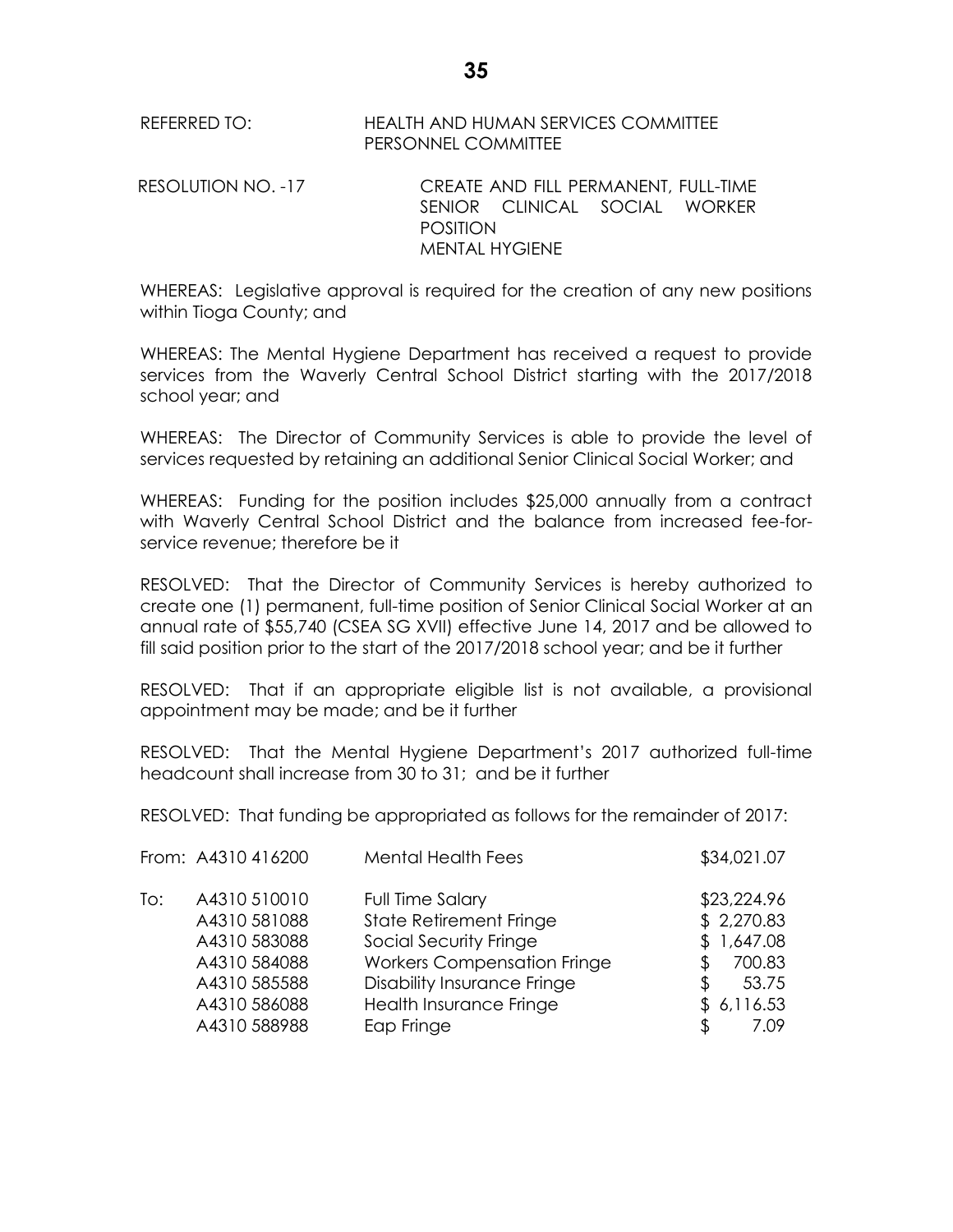REFERRED TO: HEALTH AND HUMAN SERVICES COMMITTEE PERSONNEL COMMITTEE

RESOLUTION NO. -17 CREATE AND FILL PERMANENT, FULL-TIME MEDICAL DIRECTOR – MENTAL HYGIENE POSITION MENTAL HYGIENE

WHEREAS: Legislative approval is required for the creation of any new positions within Tioga County; and

WHEREAS: The Mental Hygiene Department is in need of a licensed Psychiatrist to function as a director of clinical services provided by the department; and

WHEREAS: The Director of Community Services has submitted a new position duties statement to the Personnel Department; and

WHEREAS: Funding for the position partially exists in the Mental Health Budget; therefore be it

RESOLVED: That the Director of Community Services is hereby authorized to create one (1) permanent, full-time position of Medical Director – Mental Hygiene (non-union) effective June 14, 2017; and be it further

RESOLVED: That the Director of Community Services is authorized to appoint John Bezirganian, M.D. to said position at an annual, non-union salary of \$175,000.00, effective July 10, 2017; and be it further

RESOLVED: That the Mental Hygiene Department's 2017 authorized fulltime headcount shall increase from 31 to 32; and be it further

RESOLVED: That funding shall be transferred as follows for the remainder of 2017:

| From: A4310 540140 Mental Health Contracting Services | \$72,328.80 |
|-------------------------------------------------------|-------------|
|-------------------------------------------------------|-------------|

To: A4310 510010 Mental Health Full Time \$72,328.80

And be it further

RESOLVED: That a budget modification shall be as follows:

From: A4310 416200 Mental Health Fees \$12,054.80